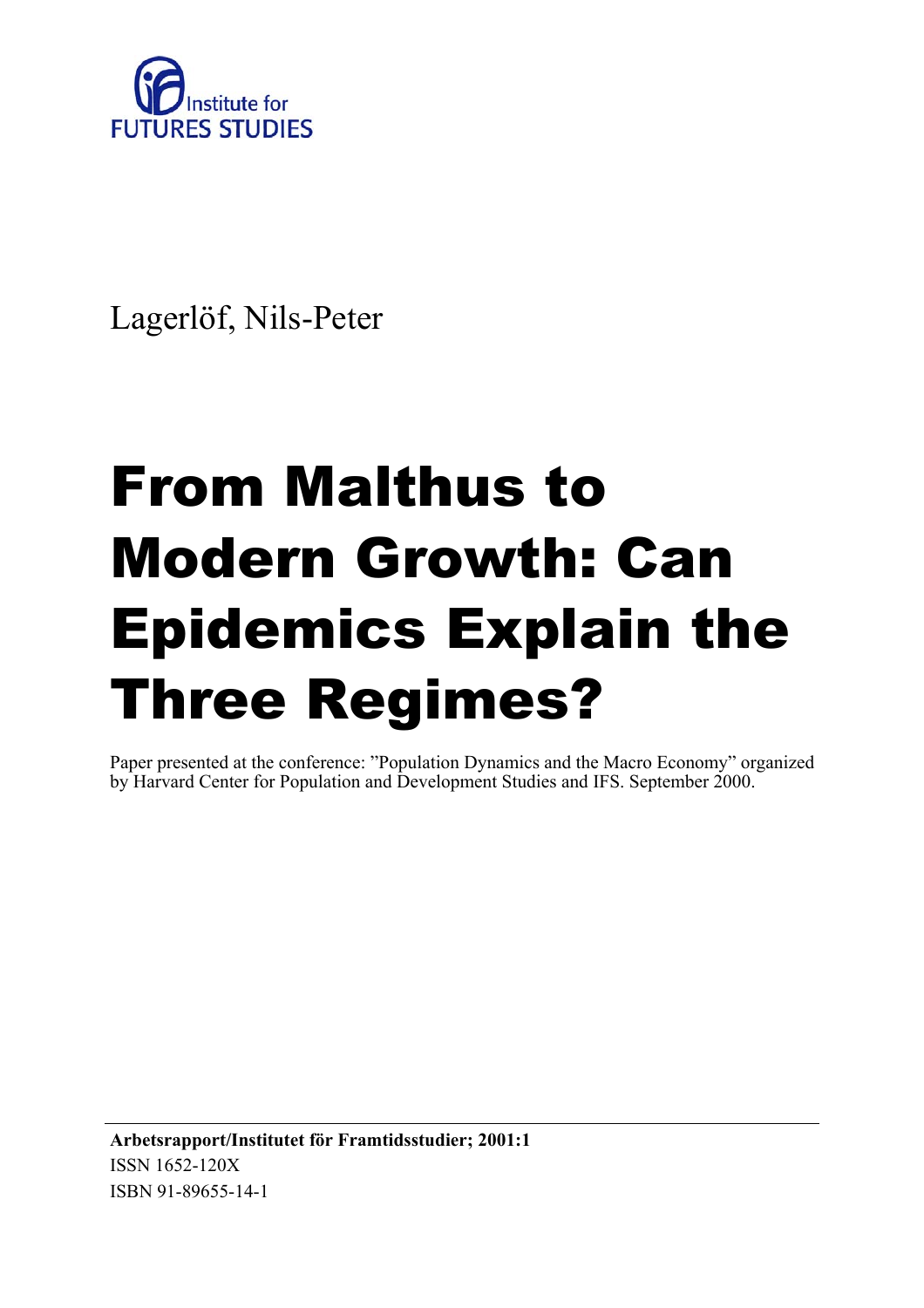# From Malthus to Modern Growth: Can Epidemics Explain the Three Regimes?

Nils-Petter Lagerlöf\* Department of Economics Concordia University 1455 de Maisonneuve Blvd. W. H3G 1M8 Montreal QC Canada E-mail: nippe@alcor.concordia.ca February 6, 2001

<sup>¤</sup>This paper, and an earlier version, have bene¯ted from comments from Debasis Bandyopadhyay, Bill Cardak, Alexia Fürnkranz-Prskawetz, Paul Klein, Tomas Kögel, Johan Lagerlöf, Greg LeBlanc, Hans Lundström, Jim McIntosh, Olivier Morand, Rachel Ngai, Mike Sadler, Avi Simhon, and participants at a seminar at the University of Melbourne; the Midwest Macro Meetings 2000 in Iowa; a workshop at the Max-Planck Institute for Demographic Research in Rostock, Germany; the SED Meetings 2000 in Costa Rica; the Econometric Society World Meetings 2000 in Seattle; and a workshop at Harvard University financed by the Swedish Institute for Future Studies.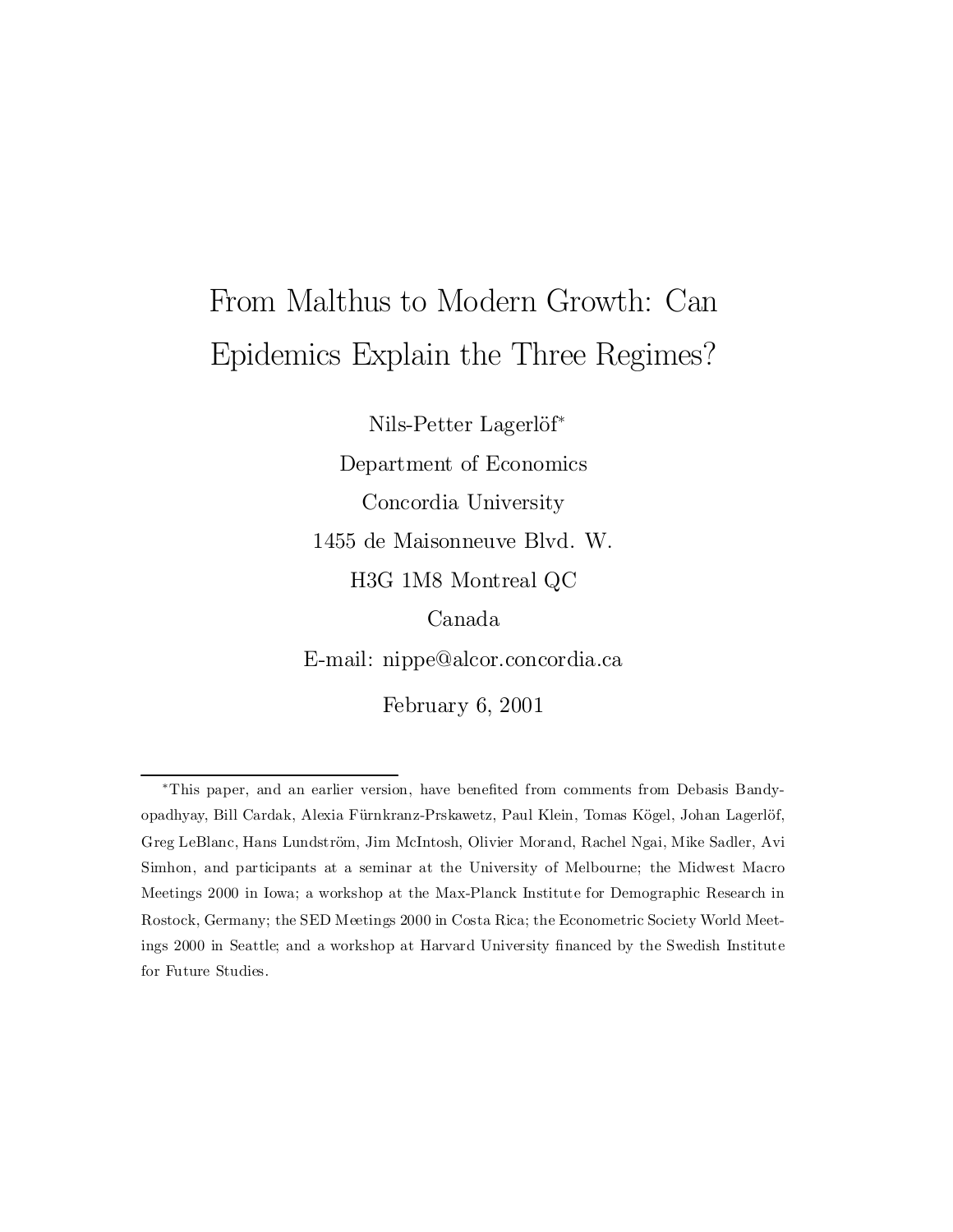### Abstract:

These are the stylized facts of long-run economic and demographic development, as described by Galor and Weil (AER 1999, 2000): Under an initial Malthusian Regime the growth rates of population and per-capita income are both low. Then follows a Post-Malthusian Regime, with higher growth rates of both population and per-capita income. Finally, the economy transits into a Modern Growth Regime, with falling population growth rates, but accelerated growth rates of percapita income. This paper models the transition through all these three regimes endogenously. The model also captures the empirical regularity of a simultaneous fall in the level and the volatility of death rates, and the fact that death rates fell before birth rates. Throughout time, we let epidemic shocks hit the economy at a constant rate. However, with rising human capital the impact of these shocks is mitigated. For many generations the economy is stuck in a Malthusian Regime with volatile and high death rates. Sooner or later it experiences a phase of relatively mild epidemics. Mortality declines, enabling population and human capital to simultaneously start growing: a Post-Malthusian Regime. Once human capital growth has taken off, epidemic shocks have smaller impact. Finally comes a stage where parents start having fewer children, and instead invest more in their education: a quality-quantity switch. This triggers faster growth in human capital. The economy enters the Modern Growth Regime.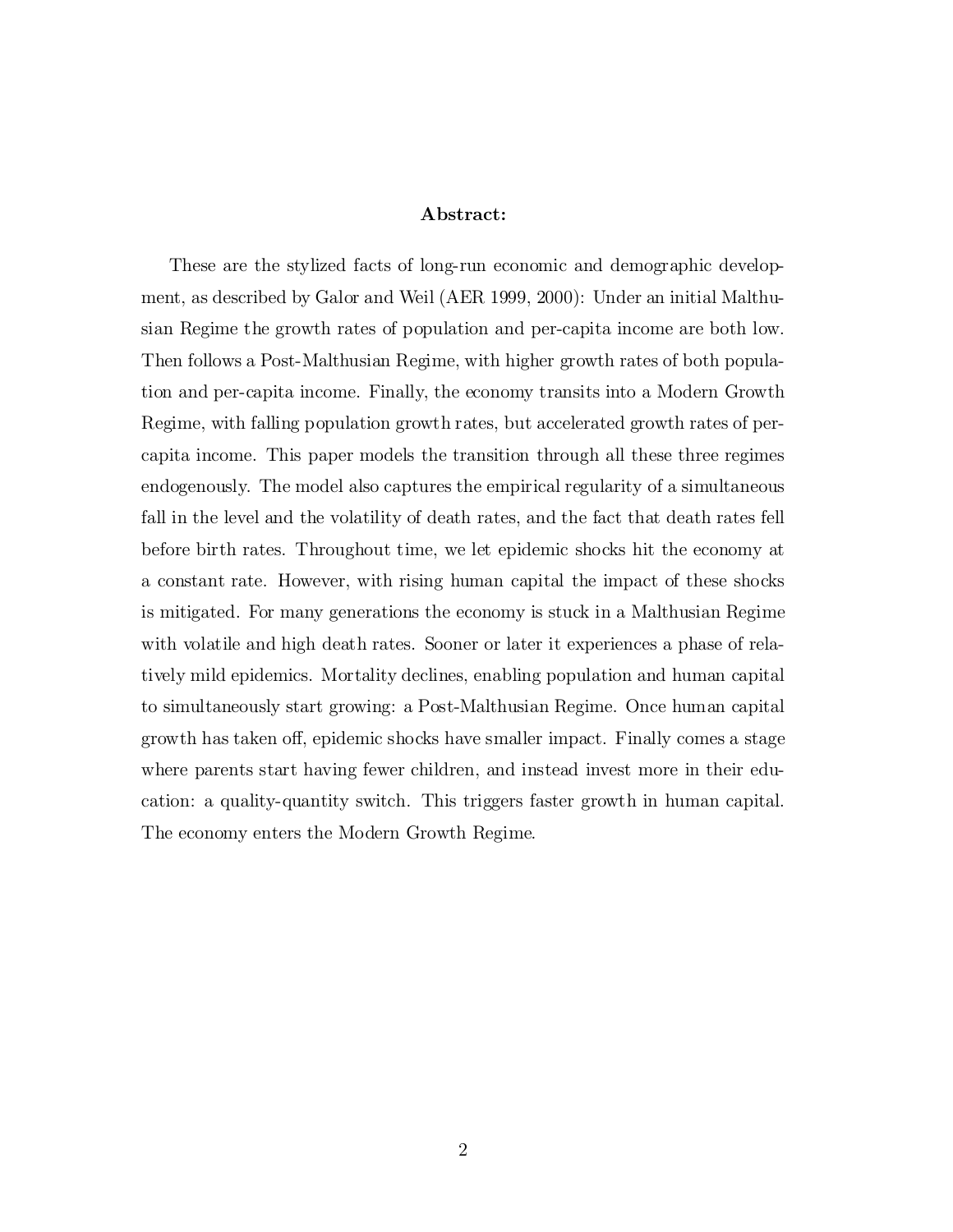# 1. Introduction

"This entire sequence of events from  $1894$  to  $1921$  occurred under the eyes of professionally sensitized medical teams whose job was to find out the best control to plague.  $[\ldots]$  Without such study and the prophylactic measures that followed, the twentieth century might well have been inaugurated by a series of plagues reaching completely around the earth, with death tolls dwarfing those recorded from the age of Justinian and the fourteenth century, when the Black Death ravaged Europe and much of the rest of the Old World. [...] Doctors and public health officers, in fact, probably forestalled epidemics that might have checked or even reversed the massive world-wide growth of human population that distinguishes our age from all that have gone before."

William H. McNeill (1976, pp. 156-158), speculating about the possible consequences of a series of plague epidemics in China, one of which reached Canton and Hong Kong in 1894, but never spread to the rich world.

Throughout history the levels of human population and its living standards have remained fairly constant. The sudden increase in income that came with the industrial revolution 200 years ago is a very recent phenomenon, and so is the initial rise — and subsequent fall — in population growth that followed it.<sup>1</sup>

This observation provokes some questions. What caused the industrial revolution in the first place, and why did it take so long to occur? Was it inevitable? Could it have happened at a different point in time, and/or in a different region of the world? These issues are addressed in a recent growth literature. Within

<sup>1</sup>This follows from logical reasoning: had income before the industrial revolution grown at rates similar to what we see today, income levels 1000 years ago, say, would have been so low that no one could reasonably have survived. Thus, income levels growing at present rates must be quite a recent phenomenon [cf. e.g. Kuznets (1971, pp. 23-27), and Pritchett (1997)].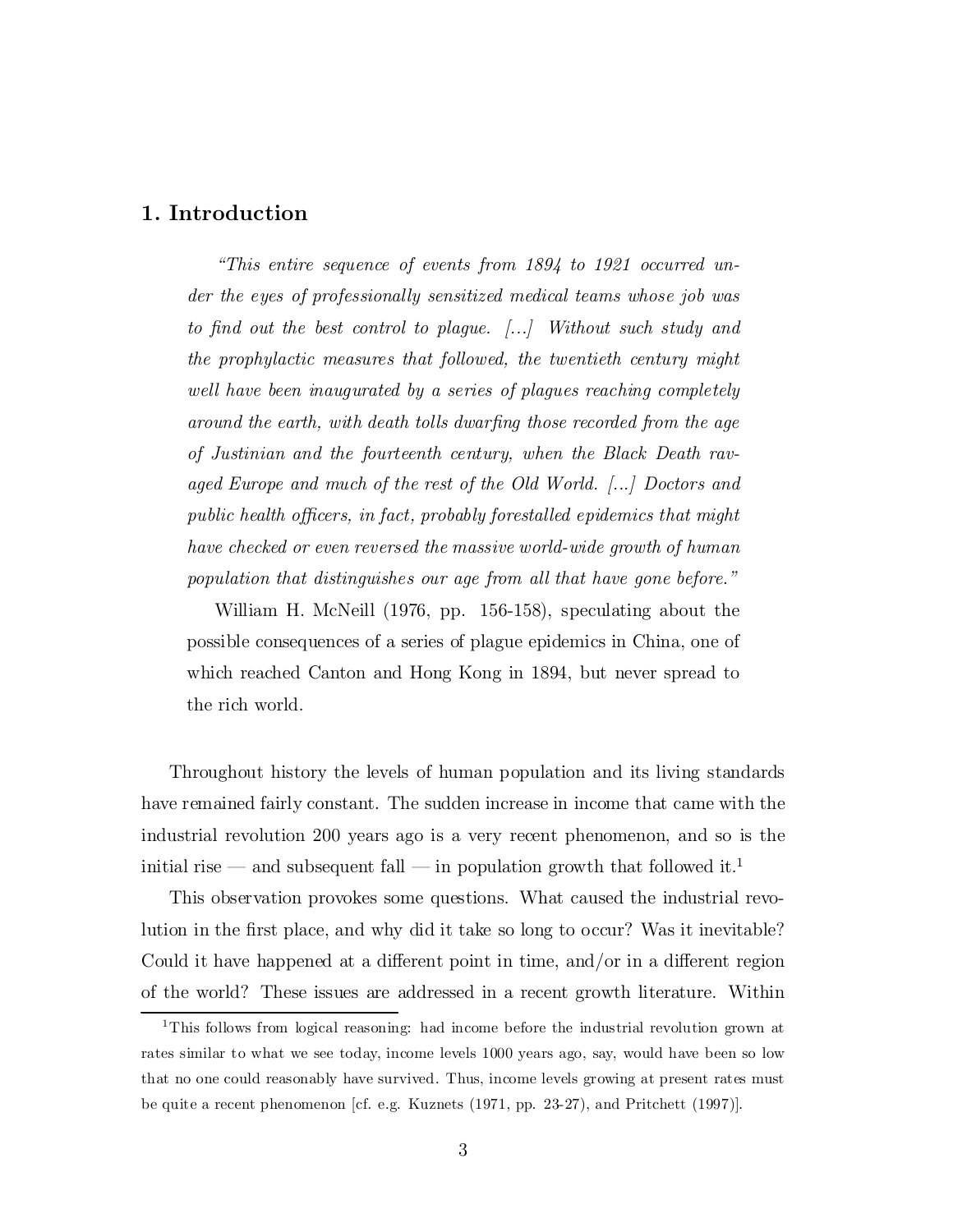one unified framework, various authors try to explain both the stagnant levels of income and population for long periods of time, the recent and sudden rise in income growth, and the associated changes in population growth.

The economic and demographic development of the Western World the last couple of millennia has been described by Galor and Weil (1999, 2000) as passing through three distinct stages, or regimes. The first is called the *Malthusian* Regime. Here population and living standards are constant, or grow very slowly. The relationship between per-capita income and population growth is positive: small increases in income lead to increased population growth. This regime prevails from around the first century A.D. (or even earlier) until around the late 18th century. Thereafter, the economy transits into what Galor and Weil call a Post-Malthusian Regime, with increased growth rates of both population and per-capita income. The relationship between income and population growth remains positive, as in the Malthusian Regime. The final stage of development is the Modern Growth Regime, starting towards the end of the 19th century. Here per-capita income growth accelerates even further, whereas population growth declines, reflecting a negative relationship between the two.

Our paper sets up a growth model which endogenously generates the transition through these three regimes. One ingredient is the presence of mortality shocks, called epidemics. However, what differs between the three regimes is not the shocks per se — they are generated by the same exogenous distribution throughout time; what is changing is the way society responds to the shocks. This makes our model able to explain two other facts about the demographic transition: firstly that death rates fall before birth rates, and secondly that not only the level of death rates fall, but also their volatility.

We use a two-period overlapping-generations model. Parents decide how many children to have, and spend time caring for them. Part of that time builds up children's human capital. Parents thus face the well-known trade-off between spending more time (higher quality) on fewer children (lower quantity), or vice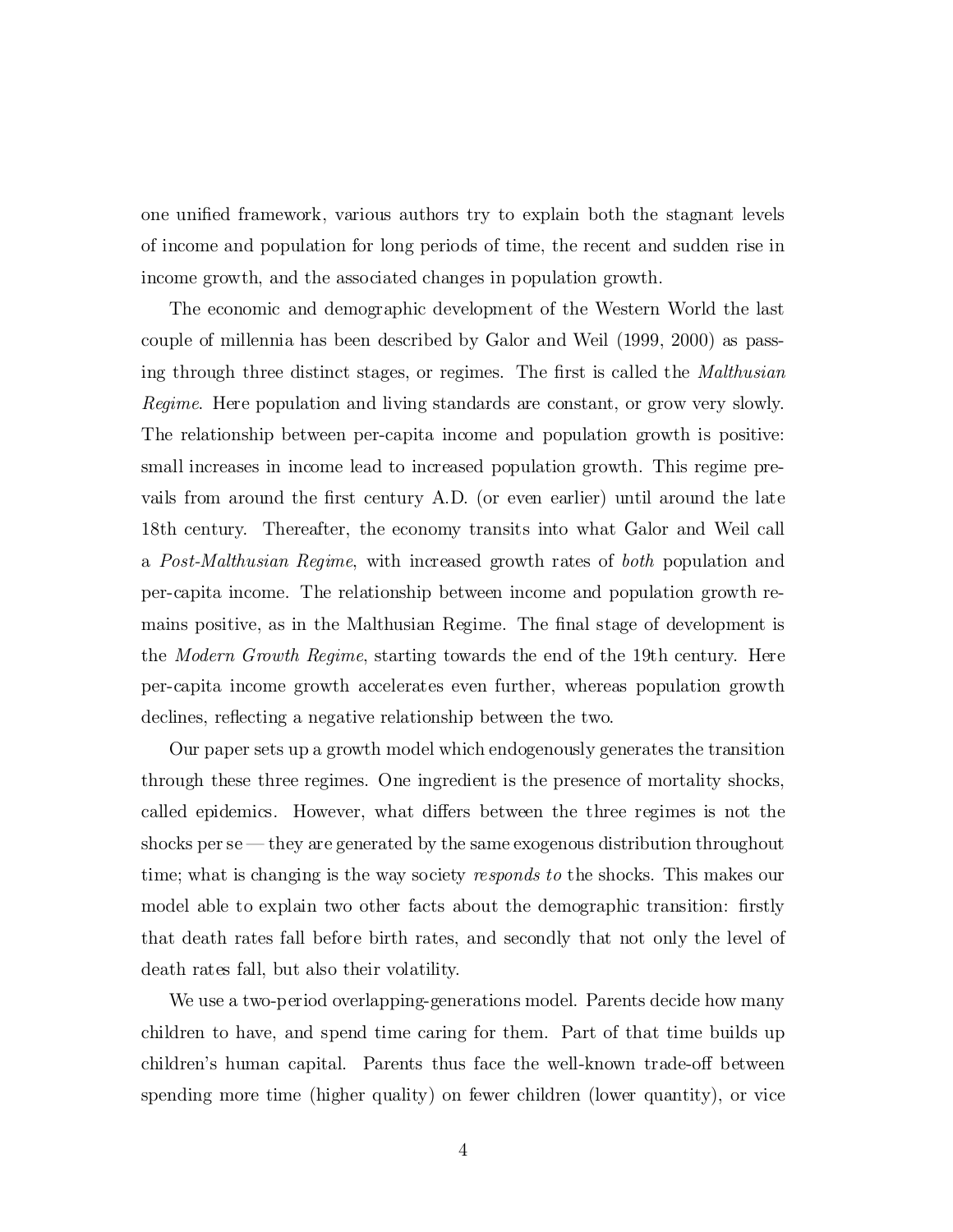versa.

A fraction of the children die before adulthood. As mentioned, this size of this fraction is subject to epidemic shocks. We assume that the impact of these epidemics is *less severe* if human capital is abundant. This captures the effect of advances in medical skills, and knowledge about how diseases are spread, as suggested by the quotation above. At the same time we assume that the impact of an epidemic becomes more severe if population density is high, because diseases then spread more easily. In fact, the very establishment of epidemic diseases among humans is closely related to the rise in population density that came with the birth of agriculture and cities [McNeill (1976), Diamond (1999)]. Also, up until at least the end of the 19th century, urban mortality rates in Northwest Europe were higher than those in rural areas [Kunitz (1983)].

However, in our model population density is not only a bad thing: we allow for a "scale effect" so that the productivity in human-capital production increases with population density. This captures a positive effect from the growth and establishment of cities on learning and the spread of knowledge. This assumption is suggested by e.g. Becker, Glaeser and Murphy (1999), and supported by the empirical findings of e.g. Glaeser and Mare  $(1994)$ . See also Johnson  $(2000)$ .

The Malthusian Regime in our model is a locally stable steady-state where death and birth rates are both high, and population roughly constant. Moreover, mortality is highly volatile, increasing dramatically in periods of big epidemic shocks. In periods with mild shocks population expands. This makes the impact of the next epidemic worse, equilibrating population back to its Malthusian state. With luck, the economy can escape this trap if it experiences a sustained phase of mild shocks. The resulting population expansion raises productivity in human capital production. More human capital in turn mitigates the effects of future epidemics. In the beginning of such a take-off the economy is still vulnerable: a severe shock can wipe out a big part of the population, reduce human capital productivity, and push society back to the Malthusian trap. This could be what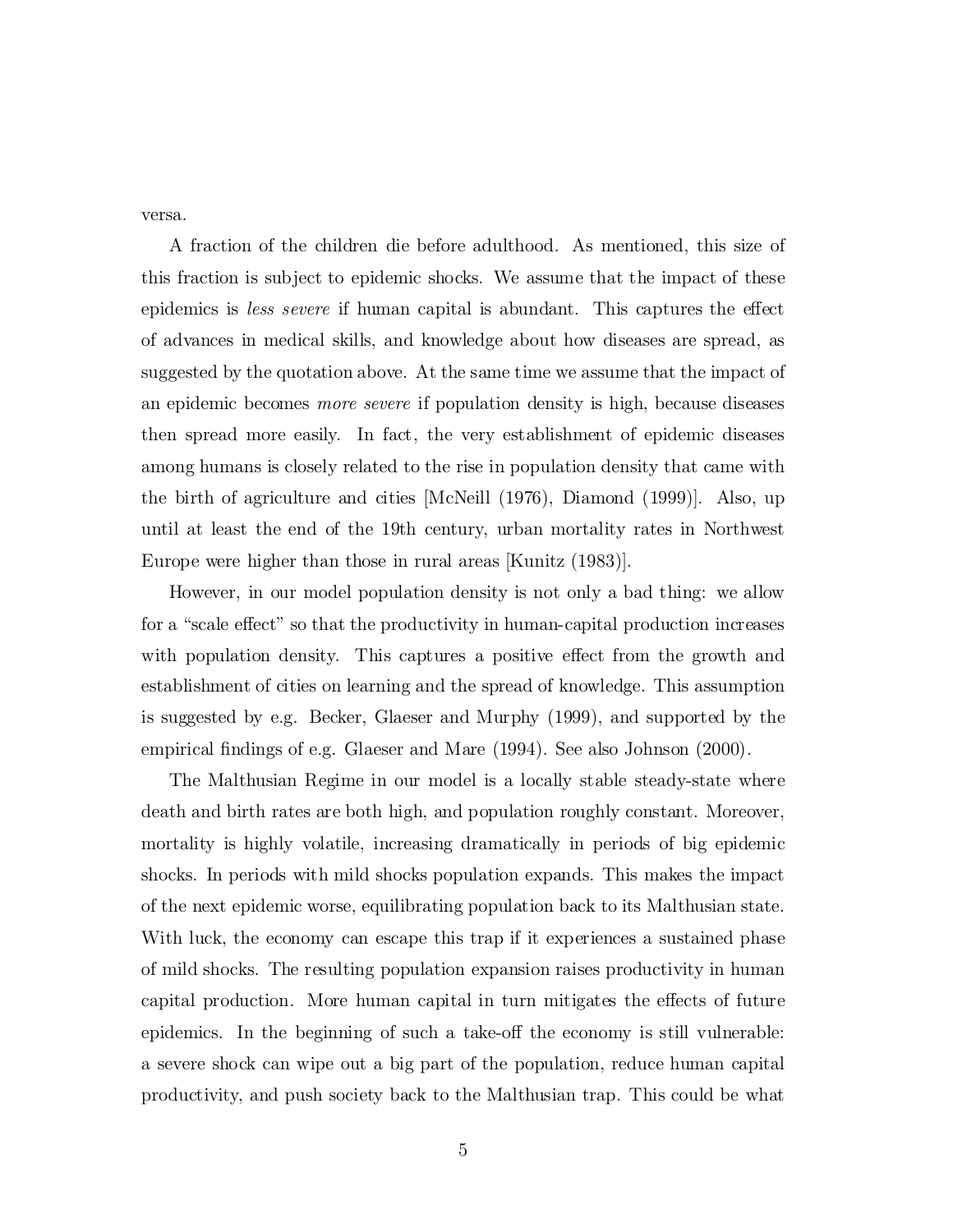happened to Europe during the Black Death 1346-50.

However, once human capital growth gets a chance to take off the economy becomes increasingly resistant to shocks. While new diseases arrive at an unaltered rate, more abundant human capital mitigates their impact. Society learns new and better ways to stop epidemics, as illustrated by the quotation in the beginning of this section. Mortality rates fall and flatten out. This is consistent with data from e.g. Sweden (a country with relatively good statistics from its demographic transition). As shown in Figure 1.1, as death rates fell, they also became less volatile. The same pattern holds for the rest of Europe.<sup>2</sup> Despite lower mortality, in our model birth rates are still unchanged at this stage, so population expands. This is the Post-Malthusian Regime.<sup>3</sup>

All through the Malthusian and Post-Malthusian Regimes, parents invest nothing in their children's education. However, with growing population and human capital productivity, parents at some stage find it optimal to invest time-costly education in their offspring. This makes children more costly to rear, inducing a fall in birth rates: the standard quality-quantity switch. As mortality cannot fall further (at least not below zero), population growth starts falling. Simultaneously, human capital growth jumps to even higher levels, as education constitutes an input in human capital production. The economy enters the Modern Growth Regime.

Earlier attempts to jointly model the industrial revolution and the demographic transition are relatively recent. An incomplete list as of today should probably include Kremer (1993), Goodfriend and McDermott (1995), Hansen and Prescott (1998), Lucas (1998), Doepke (1999), Galor and Weil (2000), Galor and Moav (2000a,b), and Tamura (2000).<sup>4</sup> In most of these papers, as in ours, endo-

<sup>&</sup>lt;sup>2</sup>See Livi-Bacci (1997, p. 118), Maddison (1982, pp. 50-52), and Easterlin (1996, pp. 7-9).

<sup>3</sup>Birth rates in the Malthusian and Post-Malthusian Regimes are constant in our model, rather than volatile as in Figure 1.1. See Section 3 for a discussion of this.

<sup>4</sup>These papers build on earlier work by Becker and Barro (1988), Barro and Becker (1989), and Becker, Murphy and Tamura (1990), who were (among) the first to model a quality-quantity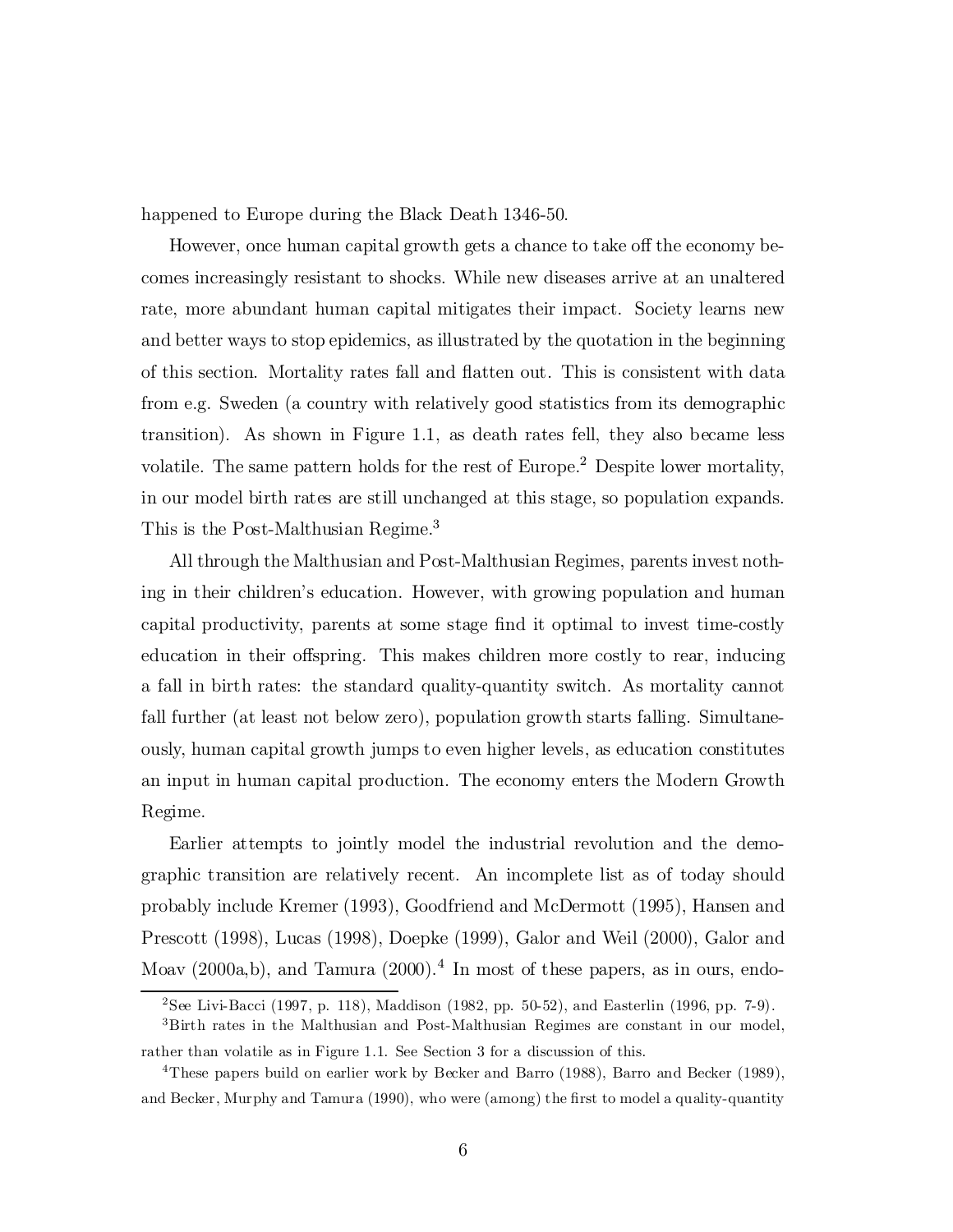geneity of human-capital investment and/or fertility are the key elements driving the dynamics.

However, none of these papers allow explicitly for mortality (in some cases not even fertility). An early paper with growth and mortality is Ehrlich and Lui (1991). In their model an exogenous fall in mortality raises the return to humancapital investment, and pushes the economy onto a sustained growth path. As human-capital growth takes off, parents substitute quantity for quality (reduce birth rates), leading to a demographic transition. Kalemli-Ozcan, Ryder, and Weil (2000) model similar mechanisms in a continuous time framework. Our model differs in the channels through which the mortality decline promotes growth. Rather than directly raising the returns to human-capital investment, falling mortality causes a population expansion and a subsequent rise in the return to education via the scale effect in human-capital production. Once productivity in humancapital production reaches a critical level a non-negativity constraint on education time ceases to bind, and the quality-quantity switch sets in. This is also what causes the delayed fall in births rates, after death rates have started to fall. Moreover, unlike Ehrlich and Lui (1991) and Kalemli-Ozcan et al. (2000), we model mortality endogenously.<sup>5</sup>

The common approach to endogenize mortality is to postulate that mortality depends negatively on some other variable, which measures living standards, or economic development. This other variable may be per-capita income, as in Kalemli-Ozcan (2000b) 6 ; consumption, as in Jones (1999); or human capital, as

trade-off in children into an endogenous growth framework.

<sup>5</sup>Another long-run growth model with exogenous, but explicit, mortality is Morand (2001).

 $6$ Kalemli-Ozcan's (2000b) model differs from ours, and most earlier work, by explicitly letting each child face a probability of dying: the fraction of children dying is thus uncertain to the parent (whereas we let it be known). If marginal utility of children is convex, a fall in the death probability of each child (i.e. child mortality) lowers the precautionary demand for children, and leads to an associated increase in education. See also Kalemli-Ozcan  $(2000a)$ , Pörtner  $(2001)$ , and Tamura (2001).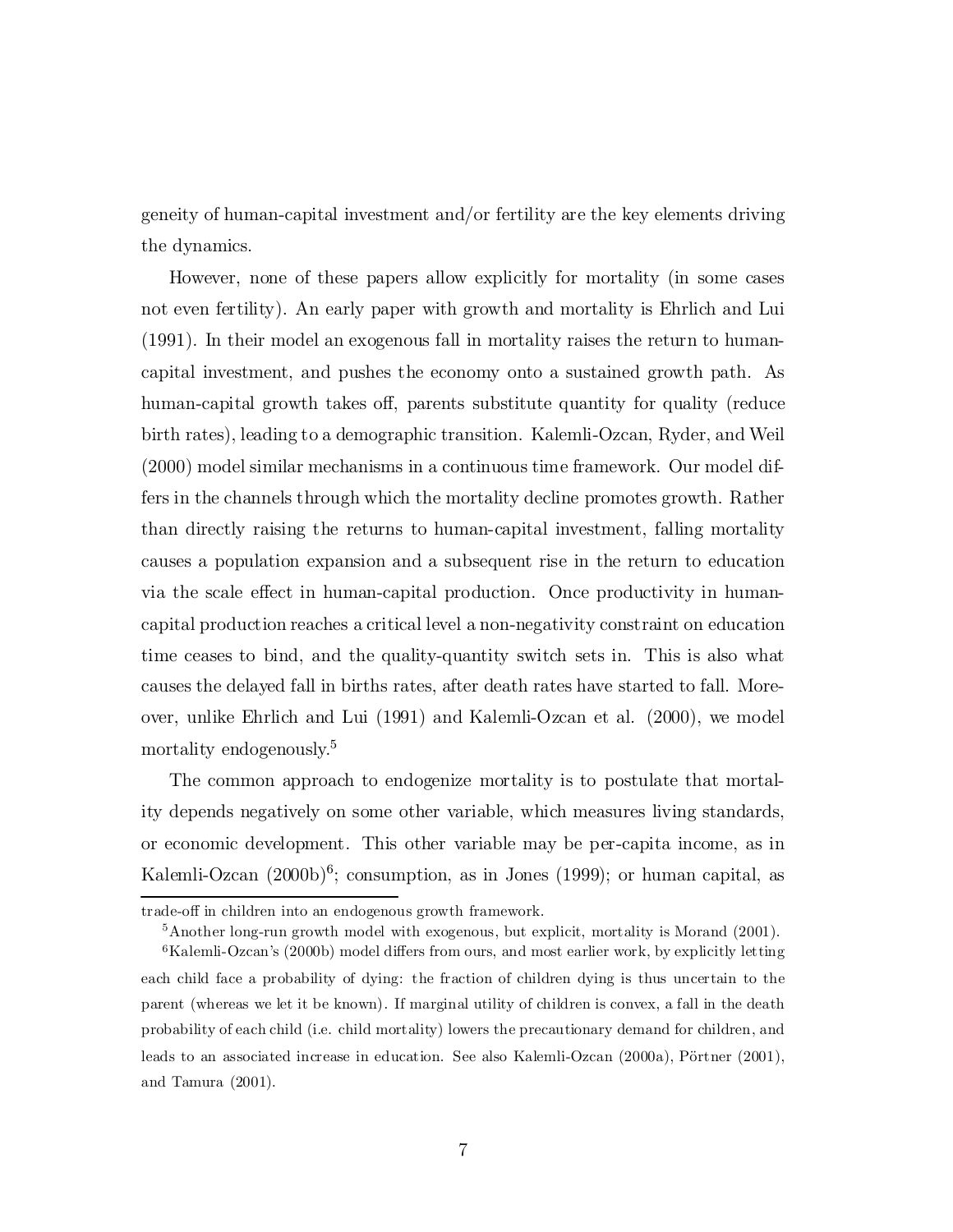in our model, Morand (2000), and Tamura (2001). One novelty of our approach is the balance between two counteracting mortality factors, population density and human capital, and the way they amplify and mitigate epidemic shocks.

The remainder of this paper is organized as follows. Section 2 sets up the model, describing production and consumption (Section 2.1), mortality (Section  $2.2$ , and human capital (Section 2.3). The utility function is specified in Section 2.4, where the optimal behavior of the agents is also derived. Section 2.5 presents the dynamics and draws the phase diagrams: first when education time is constrained to zero (Section 2.6), and then when education time operative (Section 2.7). Section 2.8 describes how to interpret the full transition from a Malthusian to a Modern Growth Regime in terms of the phase diagrams, and Section 2.9 shows how the model can be calibrated and simulated to generate the same transition. Section 3 ends with a concluding discussion.

# 2. The Model

Consider an overlapping generations model, where agents live for two periods: as children, and adults. In childhood, agents make no decisions, but require time to rear and educate. The time required by each child has a fixed component, which the parent cannot influence, and a component which the parent can choose freely, subject to a non-negativity constraint. The latter is called education time. Both types of time constitute inputs in the production of the children's human capital, but education time is more productive. Some children die; others enter adulthood, taking as given their human capital stocks, and decide how much to consume, how many children to rear, and how much time to spend educating their own children.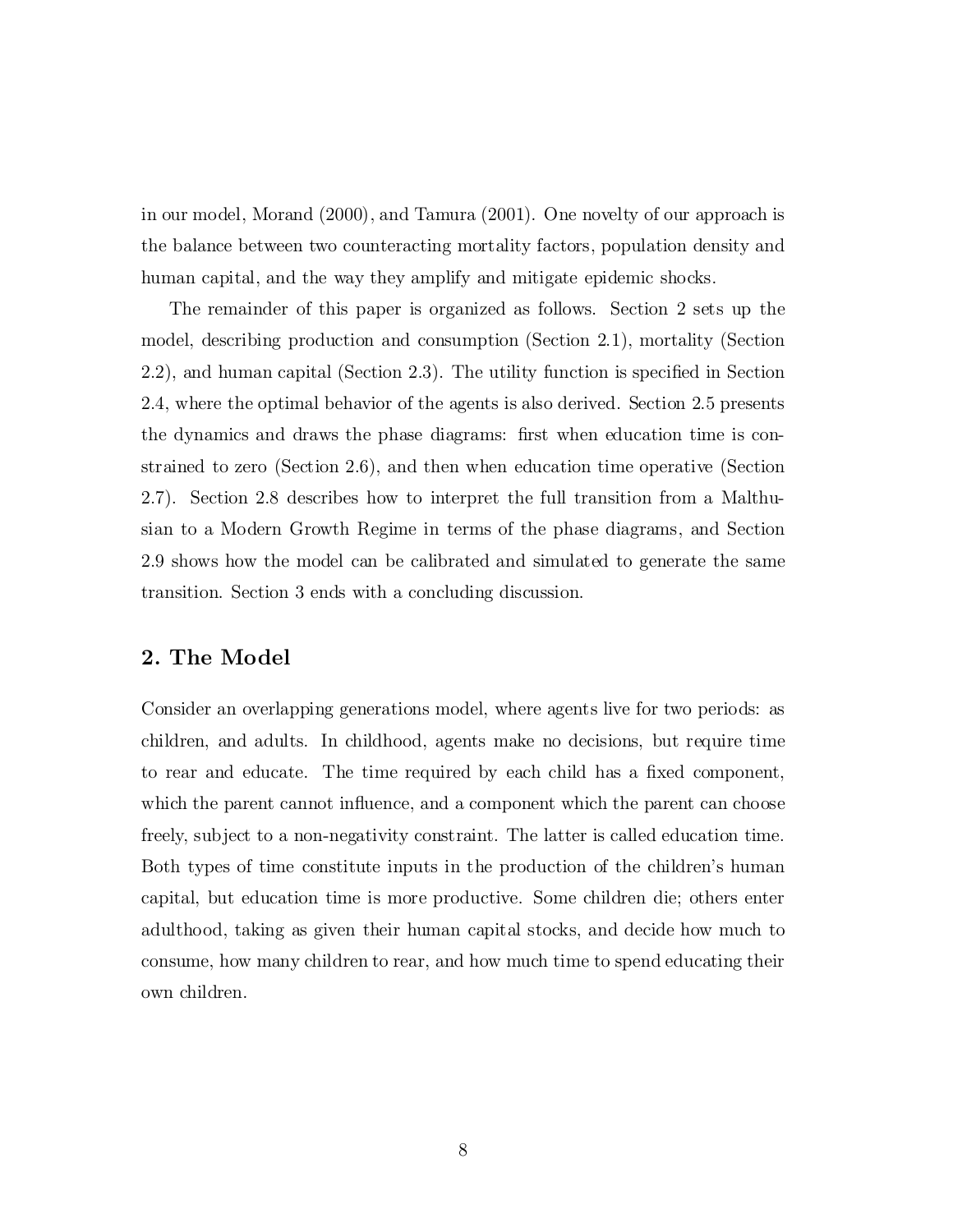

Figure 1.1: Death and birth rates for Sweden 1749-1999. Source: Statistics Sweden (1999), and Hans Lundström at Statistics Sweden.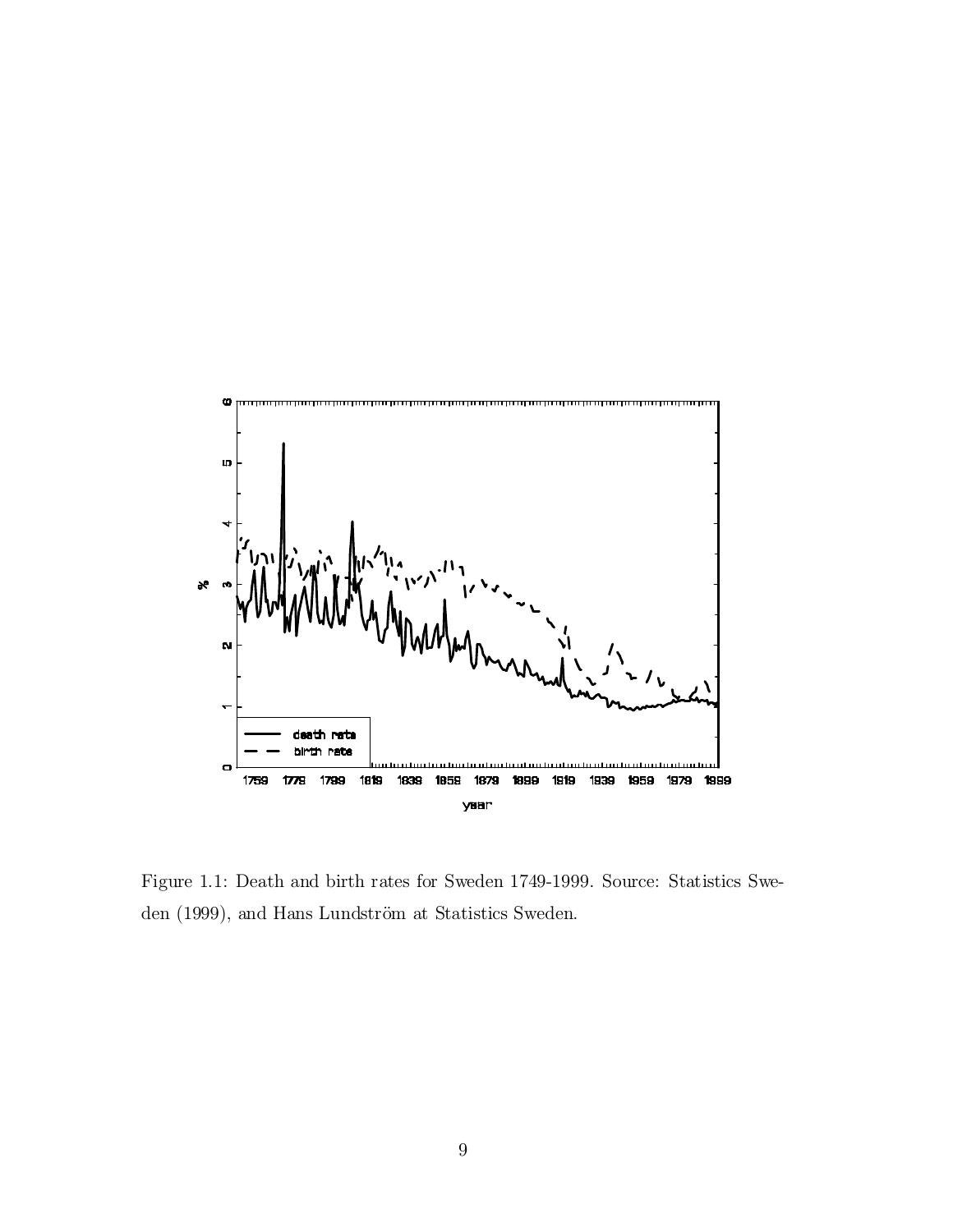#### 2.1. Consumption and production

Letting all production take place in the household sector, period  $t$  output of the consumption good is given by

$$
Y_t = Dl_t(L + H_t),\tag{2.1}
$$

where  $Y_t$  is output, D is a productivity parameter,  $l_t$  is time input in the consumption goods sector, and  $L+H_t$  denotes the time-augmenting human capital. Nature equips every agent with L units of human capital, and  $H_t$  measures the humancapital component inherited from parents. When there is no risk of confusion, we shall refer to  $H_t$  as human capital.

Childhood consumption is set to zero, so goods produced are spent on consumption by the adult:

$$
Y_t = C_t,\tag{2.2}
$$

where  $C_t$  is the adult's consumption.

#### 2.1.1. Time

The budget constraint for time is given by

$$
1 = l_t + (v + h_t)B_t,
$$
\n(2.3)

where  $B_t$  is the number of born children (or births), and  $v + h_t$  is the time spent on each child. Each adult has an endowment of time equal to 1. The number of children is continuous and non-negative. We abstract from gender heterogeneity, so each individual parent reproduces herself.

The component  $v$  is a fixed time cost of rearing one child, which can be interpreted as the time required to nurse the child just enough to keep her alive.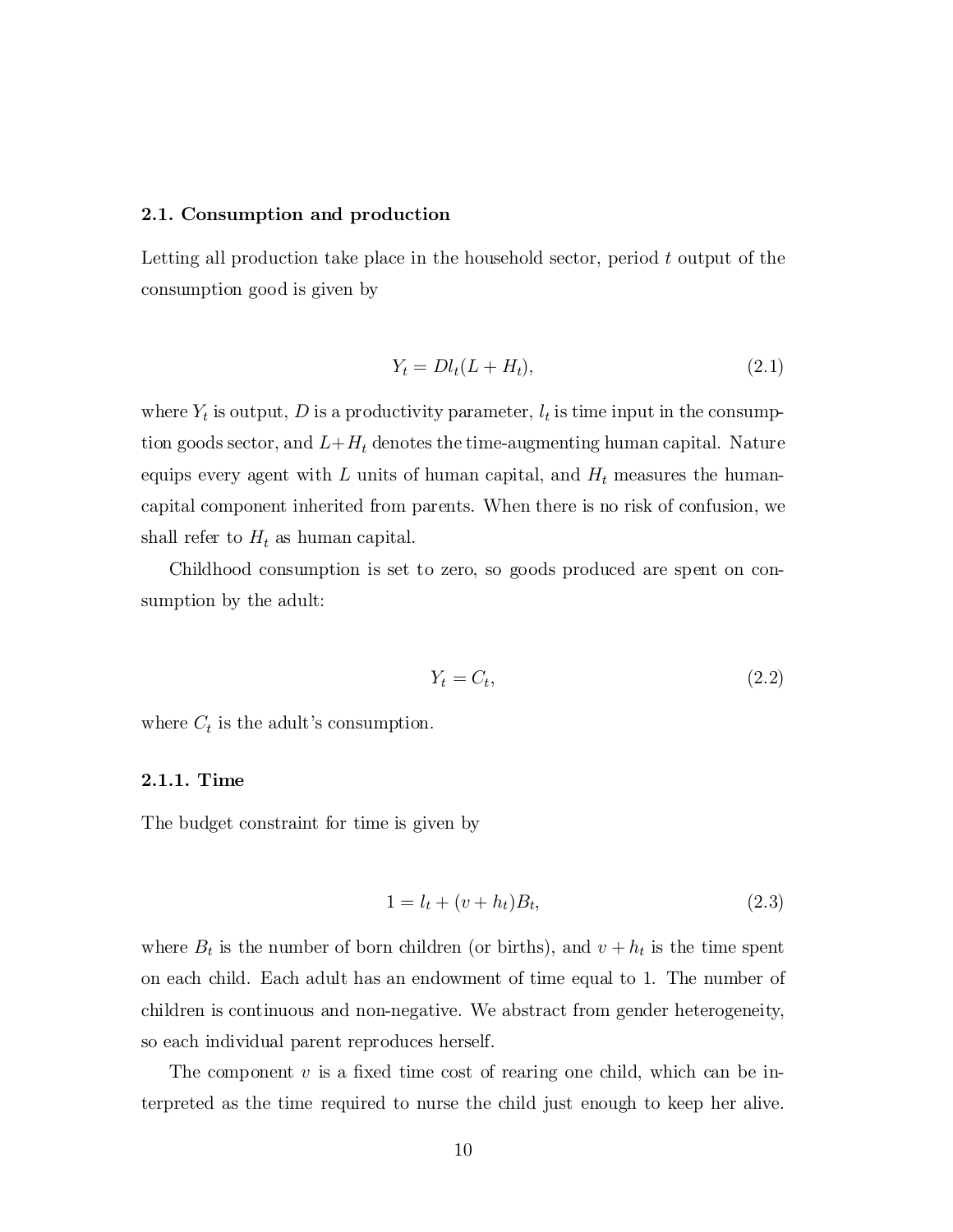Parents are effectively constrained to undertake this nursing time.<sup>7</sup> The component  $h_t$  measures time spent educating each child. This is a choice variable to the parent, but subject to a non-negativity constraint.

#### 2.2. Mortality

Some fraction of the births  $B_t$  die before reaching the second phase of life. This fraction is denoted  $1 - T_t$ , which we shall refer to as mortality. We assume that mortality increases when the economy is hit by certain shocks denoted  $\omega$ , which can be interpreted as epidemics. These are *i.i.d*, with a lower and an upper bound, denoted  $\omega$  and  $\overline{\omega}$ , respectively. Whereas the distribution of these shocks is constant over time, the effects of them need not be. In 18th-century Europe death rates were very volatile, increasing dramatically in periods of epidemics and famines. Towards the second half of the 18th century, as the industrial revolution took place, these mortality peaks flattened out. See Livi-Bacci (1997, p. 118), Maddison (1982, pp. 50-52), and Easterlin (1996, pp. 7-9). Our model can explain this pattern.

We assume that the severeness of epidemics (1) increases with population density, but (2) falls with human capital. Assumption (1) captures the idea that diseases spread more easily in densely populated areas. This seems to have empirical support. As described by Diamond (1999, Ch. 11), so-called crowd diseases (which tend to spread as epidemics) occurred together with large and dense human populations. They ¯rst began to appear with the rise of agriculture around 10,000 B.C. (as the number people a given amount of land could support increased), and accelerated with the rise of densely populated cities somewhat later.

Assumption (2) captures the mortality reducing effects of improved medical skills, and knowledge about how diseases spread. An illustration is given by the quotation in the beginning of the introduction. Also, an improved skill level in

 $^7$ Equivalently, utility could equal minus infinity if the parent spends less than v units of time on each child.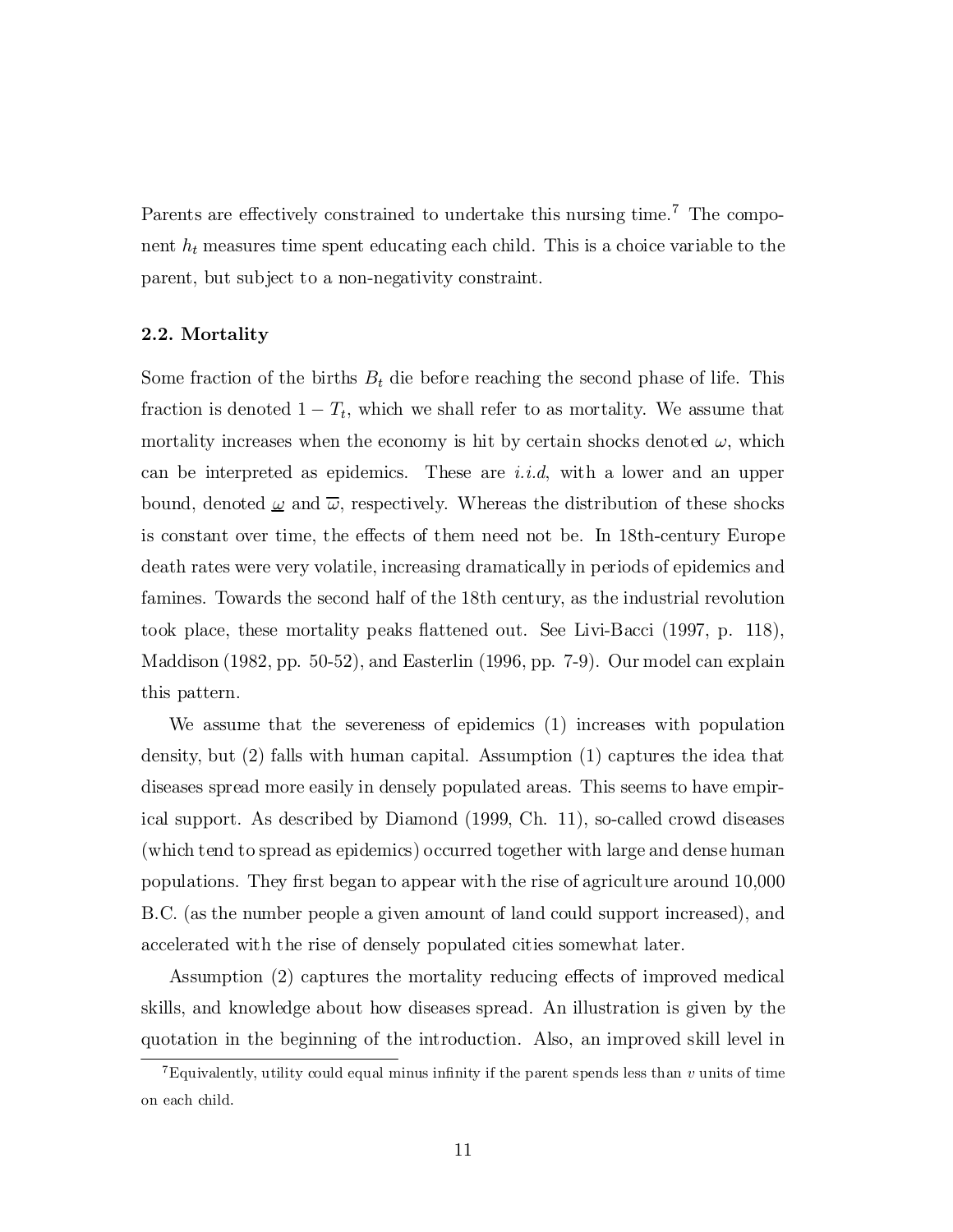the economy probably helped to improve governing in the newly formed European nation states. According to Easterlin (1996, p. 7) early reductions in mortality were connected with an "improved ability of central administrations to isolate entire regions from epidemics and to contain subsistence crises." See also Kunitz (1983). Similarly, the more recent AIDS epidemic has hit poor countries harder, where the levels of human capital are lower, and government institutions often weaker.

Let  $P_t$  denote the (adult) population size in period t. With land fixed,  $P_t$  also measures population density. To keep the understanding of the model simple, we let mortality depend on the ratio  $H_t/P_t \equiv R_t$ , i.e.,

$$
T_t = T(R_t, \omega). \tag{2.4}
$$

We assume:

Assumption 1.  $T : \mathbb{R}_{++} \times [\underline{\omega}, \overline{\omega}] \to (0, 1)$  satisfies

$$
\frac{\partial T\left(R_t,\omega\right)}{\partial \omega} < 0,\tag{2.5}
$$

$$
\frac{\partial T(R_t, \omega)}{\partial R_t} > 0, \qquad (2.6)
$$

$$
\frac{\partial^2 T(R_t, \omega)}{\partial \omega \partial R_t} > 0 \quad \forall \ R_t \ge \overline{R} > 0,
$$
\n(2.7)

$$
\lim_{R_t \to \infty} T(R_t, \omega) = 1 \quad \forall \omega \in [\underline{\omega}, \overline{\omega}], \tag{2.8}
$$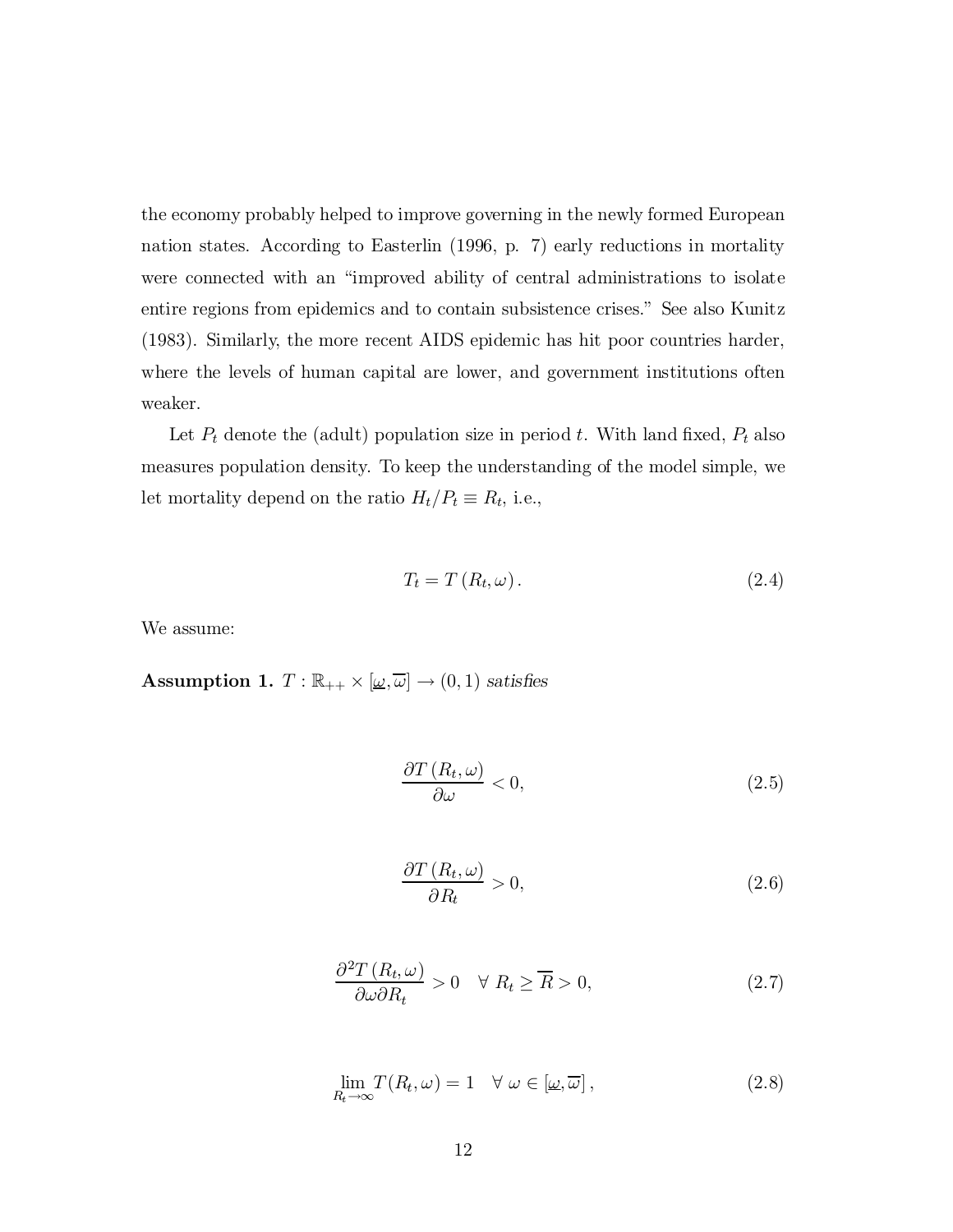$$
\lim_{R_t \to 0} T(R_t, \omega) = 0 \quad \forall \omega \in [\underline{\omega}, \overline{\omega}]. \tag{2.9}
$$

The interpretation goes as follows. (2.5) says that an increase in  $\omega$  (an epidemic) raises mortality (lowers the survival rate  $T_t$ ); (2.6) says that mortality falls with the human-capital stock, and rises with population density (recall  $H_t/P_t \equiv R_t$ ; (2.7) says that the effect of an epidemic shock on mortality is smaller if human capital is abundant and/or population not so dense (given that  $R_t$  exceeds some positive level  $\overline{R}$ , explained soon); (2.8) says that if human capital grows at a faster sustained rate than population, the mortality rate approaches zero;  $(2.9)$  says that if human capital grows at a *slower* sustained rate than population, the mortality rate approaches 100%.

The requirement that  $R_t \geq \overline{R}$  in (2.7) is made because when  $R_t$  approaches zero (infinity) the marginal negative impact on  $T(R_t, \omega)$  of an increase in  $\omega$  must be negligible, since  $T(R_t, \omega)$  then equals zero (unity) for any  $\omega$ . [See (2.8) and (2.9).] Put differently, the marginal impact of  $\omega$ -shocks on mortality must be greatest (in absolute terms) at some intermediate level of  $R_t$ , i.e.  $R$ <sup>8</sup>. However, for intuitive understanding, we can pretend that  $R_t \geq \overline{R}$  always holds. In the parametric example in Section 2.9 the cross-derivative in (2.7) will be positive in the relevant interval.

#### 2.3. Human capital

The production function for human capital takes the form

$$
H_{t+1} = A(P_t) [L + H_t] (\rho v + h_t), \qquad (2.10)
$$

<sup>&</sup>lt;sup>8</sup>To see this, the reader may draw a diagram with  $\partial T(\cdot)/\partial \omega$  on the vertical axis, and  $R_t$  on the horizontal. From (2.8) and (2.9), we know that  $\partial T(\cdot)/\partial \omega = 0$  at  $R_t = 0$  and when  $R_t \to \infty$ . In between,  $\frac{\partial T(\cdot)}{\partial \omega} < 0$ . Say it has some unique minimum, which we can think of as  $\overline{R}$ . Then, for  $R_t \ge R$ , it must hold that  $\partial T(\cdot)/\partial \omega$  is increasing in  $R_t$ , i.e.,  $\partial^2 T(\cdot)/\partial \omega \partial R_t > 0$ .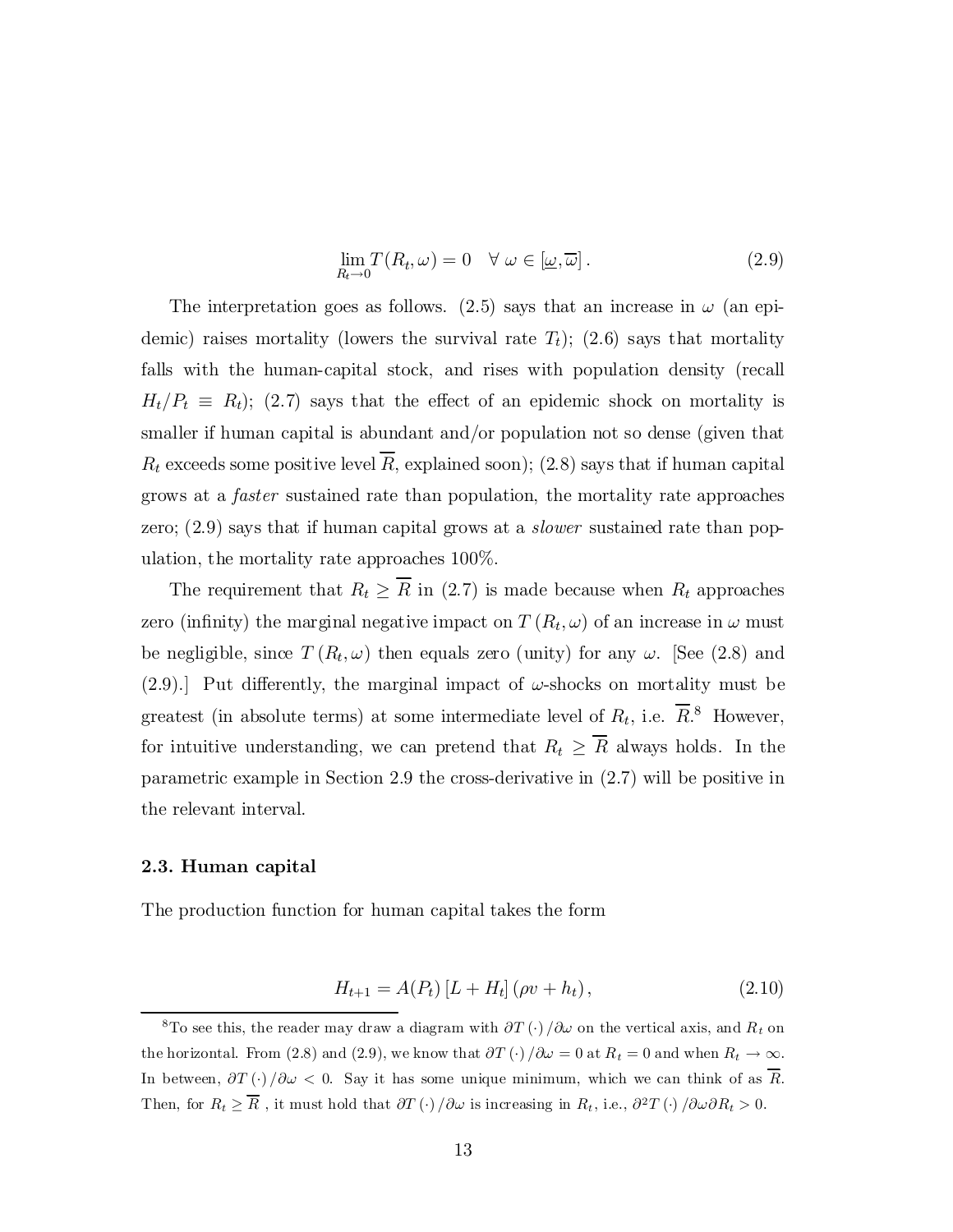where  $A(P_t)$  is a productivity parameter (which depends on population density, but is taken as fixed by each atomistic agent; see below), and  $\rho v$  measures the direct inheritance of human capital from one generation to the next, where  $\rho \in (0,1)$ . This is a novelty compared to e.g. Becker et al. (1990): the time spent nursing each child,  $v$  (which the parent is effectively forced to undertake), adds to the human capital of the child, but not as efficiently as the time spent educating the child,  $h_t$ . We can think of this as capturing the fact that talking and interacting with a child teaches it certain language skills, and a basic acquaintance with customs and social conventions. This automatic spill-over of skills will be driving growth in human capital at early stages of economic development, when  $h_t = 0$ .

We assume a type of "scale effect": that the effectiveness with which one generation transmits human capital to the next  $[A(P_t)]$  is increasing with population density. (Recall that land is fixed, so population size  $P_t$  also measures population density.) Our assumption is meant to capture a positive effect on learning, or transmission of skills and knowledge, in regions with shorter geographical distance between people, i.e. cities.

A similar assumption is made by Becker et al. (1999), who sketch a model with an urban human capital sector, and a rural goods production sector. In their model, productivity may be decreasing with population size in the consumption goods sector, whereas in the human capital sector population size has a positive effect on productivity.

There are many ways to explicitly model such improved learning, or knowledge spill-overs, in cities. Glaeser (1999) focuses on imitation, whereby agents' skills are improved through random contact with other skilled people. Another explanation for why cities are good for learning could be scale economies in schooling and research, as suggested by Johnson (2000). Whereas we do not model cities or urbanization explicitly, we have similar mechanisms in mind: a more dense population facilitates contacts between people, and the growth of educational institutions, and thereby the transmission of skills from one generation to the next.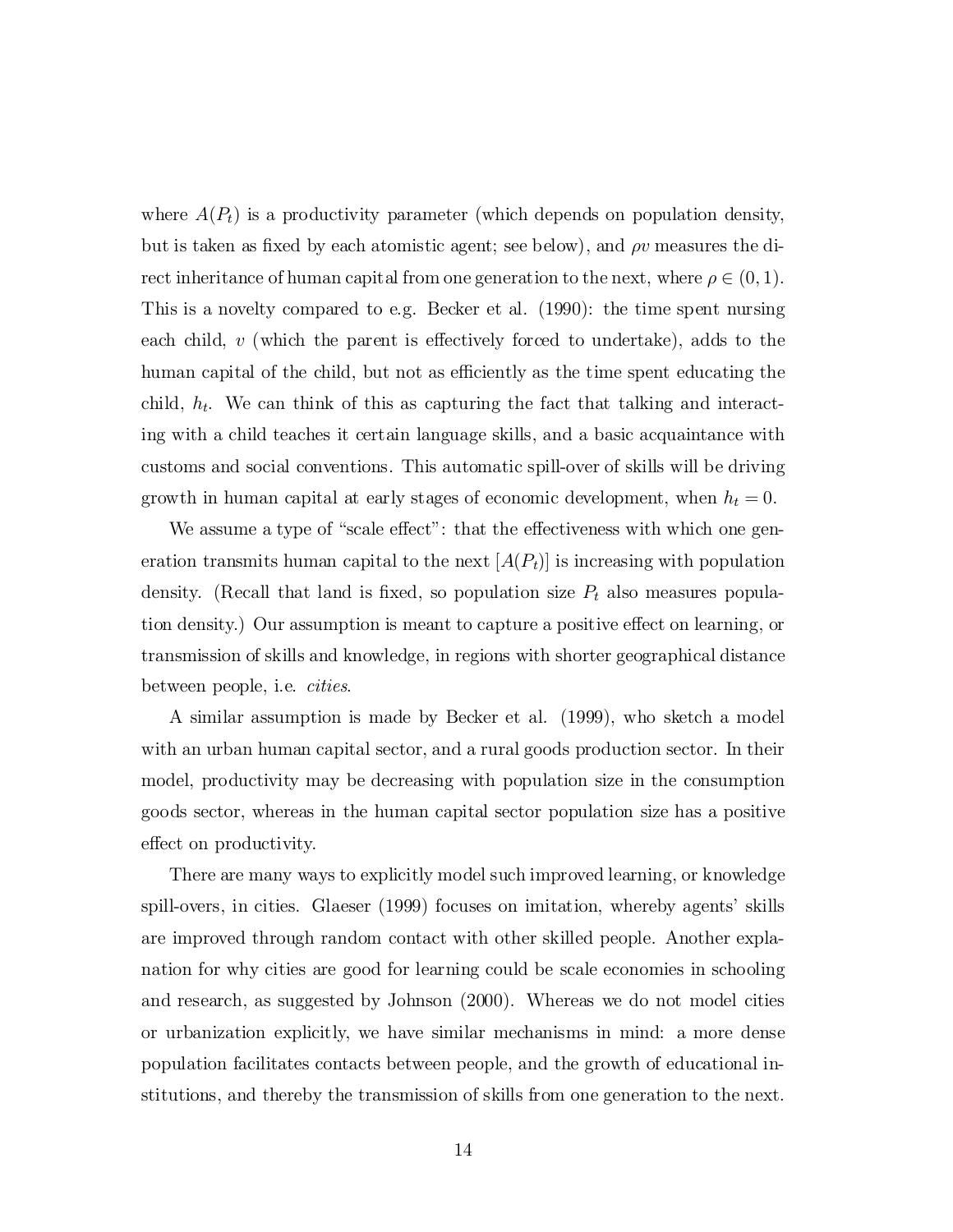Regardless of theoretical explanations, some direct empirical evidence in the so-called New Economic Geography literature does support the basic argument. Glaeser and Mare (1994) show that the wage gap between cities and rural areas is due to a better ability of cities to generate human capital growth, rather than e.g. ability bias.

The importance of small distances between people for the spread of ideas is also illustrated by Jaffe et al. (1993), who find that citations of patents are more common in the same geographical areas (state, country, or metropolitan area) as the original patent. It seems reasonable that geographical distance should have been even more important in historic times, in the absence of telephones, modern transportation, and internet technology.

Leaving a more precise formulation of the relationship between population and human capital transmission for future work, we simply black-box the relationship.

We assume the following:

Assumption 2.  $A: \mathbb{R}_{++} \to (A, A^*)$  satisfies

$$
A'(P_t) > 0,\t\t(2.11)
$$

$$
\lim_{P_t \to \infty} A(P_t) \equiv A^* < \infty,\tag{2.12}
$$

$$
\lim_{P_t \to 0} A(P_t) \equiv \widehat{A} > 0. \tag{2.13}
$$

The interpretation goes as follows. From (2.11) human-capital productivity increases with population density. From (2.12), increasing population density does not raise human-capital productivity indefinitely, but only up to the level  $A^*$ . This rules out indefinitely increasing human capital growth rates. From  $(2.13)$ , as population goes to zero human-capital productivity approaches something positive  $(A)$  rather than becoming zero. This ensures that the economy cannot "die out."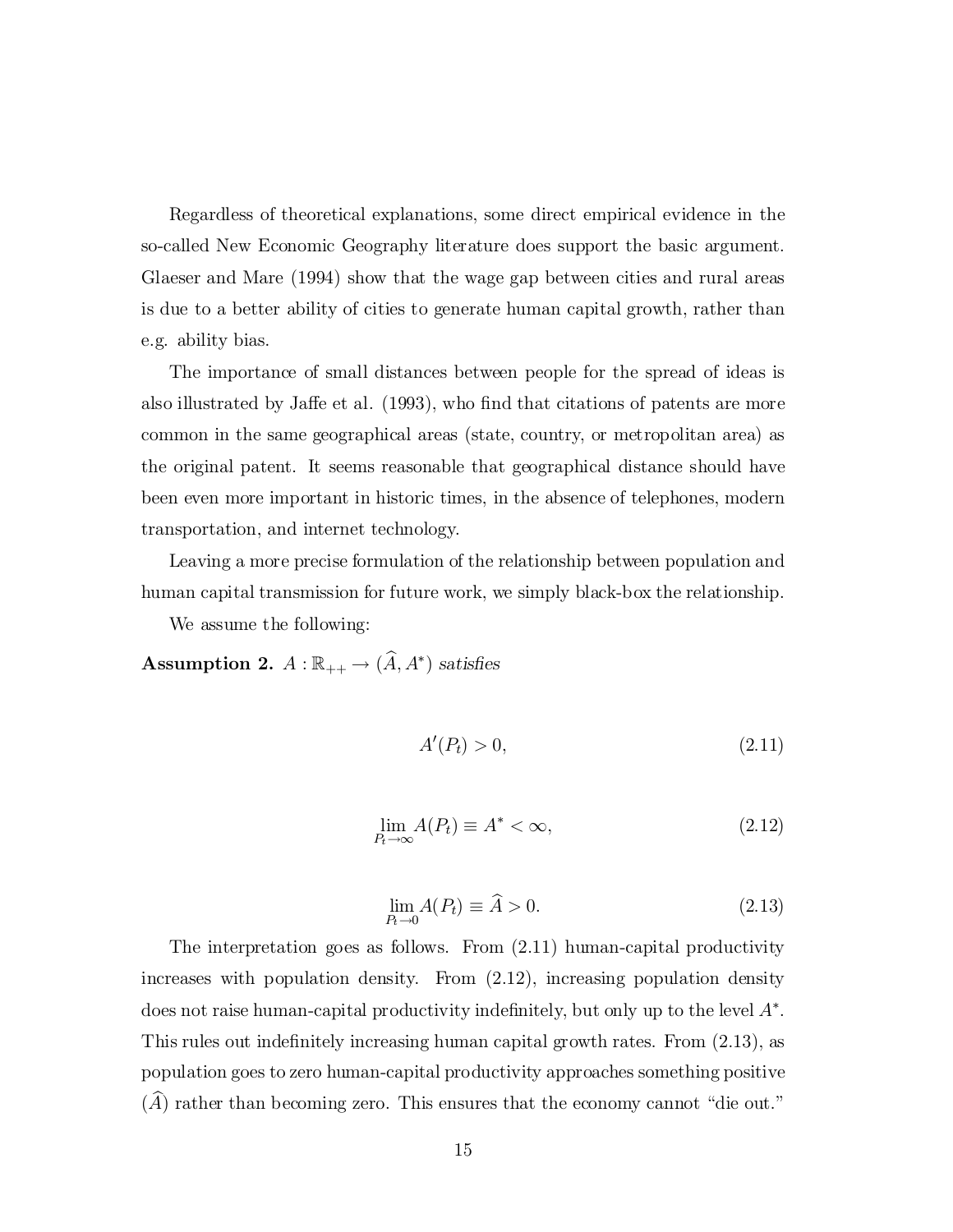### 2.4. Preferences

An adult agent active in period  $t$  (referred to as agent  $t$ ) maximizes a utility function given by

$$
U_t = \ln(C_t) + \alpha \ln(B_t T_t) + \alpha \delta \ln(L + H_{t+1})
$$
\n(2.14)

subject to the above budget constraints  $(2.1)$ ,  $(2.2)$ ,  $(2.3)$  and  $(2.10)$ . We assume that  $\delta \in (\rho, 1)$  (to guarantee the existence of an interior solution), and that  $\alpha > 0$ . In (2.14) the second term measures the utility of quantity of surviving children. With logarithmic utility it does not matter if we specify preferences over surviving children  $B_tT_t$ , or births  $B_t$ , since  $\ln(B_tT_t) = \ln(B_t) + \ln(T_t)$  and  $T_t$  depends only on things which are taken as given by agent  $t$  ( $H_t$ ,  $P_t$ , and  $\omega$ ). Thus,  $\ln(T_t)$  is just an additive constant in the maximization problem.

The third term measures the utility of quality, which is here simply given by the total human capital of the offspring  $(L + H_{t+1})$ . This formulation could be interpreted as a reduced form of an old-age security motive for rearing children, as in Nishimura and Zhang  $(1992)$ , and Lagerlöf  $(1997)$ .

Alternatively, one could set up a "dynastic" utility function, where the parent cares about the total welfare of the children, but that would complicate matters due to the non-negativity constraint on  $h_t$ , which would make the value function non-differentiable. [A related problem has been pointed out by Tamura (1996, Footnote 11).]

Letting the weight on quality be written as  $\alpha\delta$  is simply for notational convenience.

Maximizing (2.14) over the number of births  $(B_t)$  tells us that

$$
B_t = \left(\frac{\alpha}{1+\alpha}\right) \frac{1}{v+h_t},\tag{2.15}
$$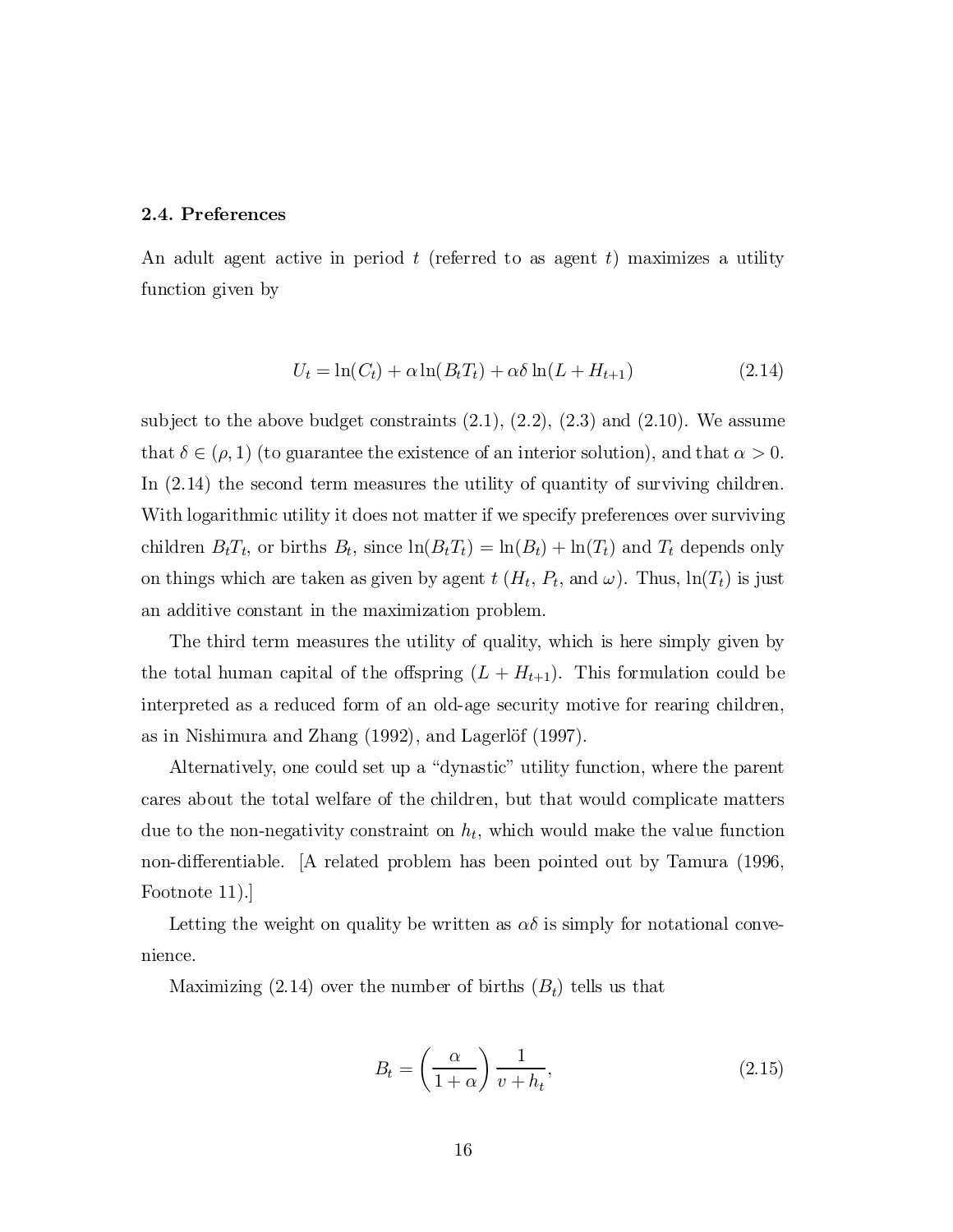i.e., time spent on children,  $(v + h_t)B_t$ , is a constant fraction of the unit time endowment, following from the logarithmic utility.

There is an alternative interpretation of mortality in the model. Say there is no child mortality, so all children born also enter the second phase of life. Let  $T_t$ instead denote the remaining length of life for agent  $t$  as she enters adulthood. This cannot exceed the length of the period, which is normalized to unity, so the restrictions in Assumption 1 still apply. The budget constraint for time in (2.3) is now written  $T_t = l_t + (v+h_t)B_t$ , and the optimal number of births of agent t (which also equals the number of surviving children) becomes identical to (2.15) except that the unit time-endowment is replaced by  $T_t$ . Thus, the number of surviving children is still  $B_tT_t$ . With this interpretation, falling mortality (increased  $T_t$ ) expands the amount of time available for the parent, and thus the number of births. This formulation is the same as that of Morand (2000). In the remainder of this paper we shall instead stick to the child-mortality interpretation.

The first-order condition for  $h_t$  tells us that

$$
h_t \ge \frac{1}{1-\delta} \left[ v(\delta - \rho) - \frac{L}{A(P_t)(L+H_t)} \right]. \tag{2.16}
$$

The weak inequality in (2.16) follows from the non-negativity constraint on  $h_t$ : if the right-hand side of (2.16) is negative  $h_t = 0$  (and the inequality is strict); otherwise (2.16) holds with equality. Recall that we are assuming  $1 > \delta > \rho$ , so that sustained growth in  $H_t$ , and/or  $P_t$ , must make  $h_t$  operative at some stage (see below).

As long as education time is operative (not constrained to zero) it increases with the marginal return to human capital investment  $[A(P_t)(L+H_t)]$ . This hinges on the biological endowment of human capital  $(L)$  being positive, since  $-\text{ with}$  $logarithmic$  utility  $-$  the return would otherwise not affect the optimal amount invested. Here, an increase in the return decreases the "discounted" value of  $L$ (the value of L expressed in time). This causes a positive relationship between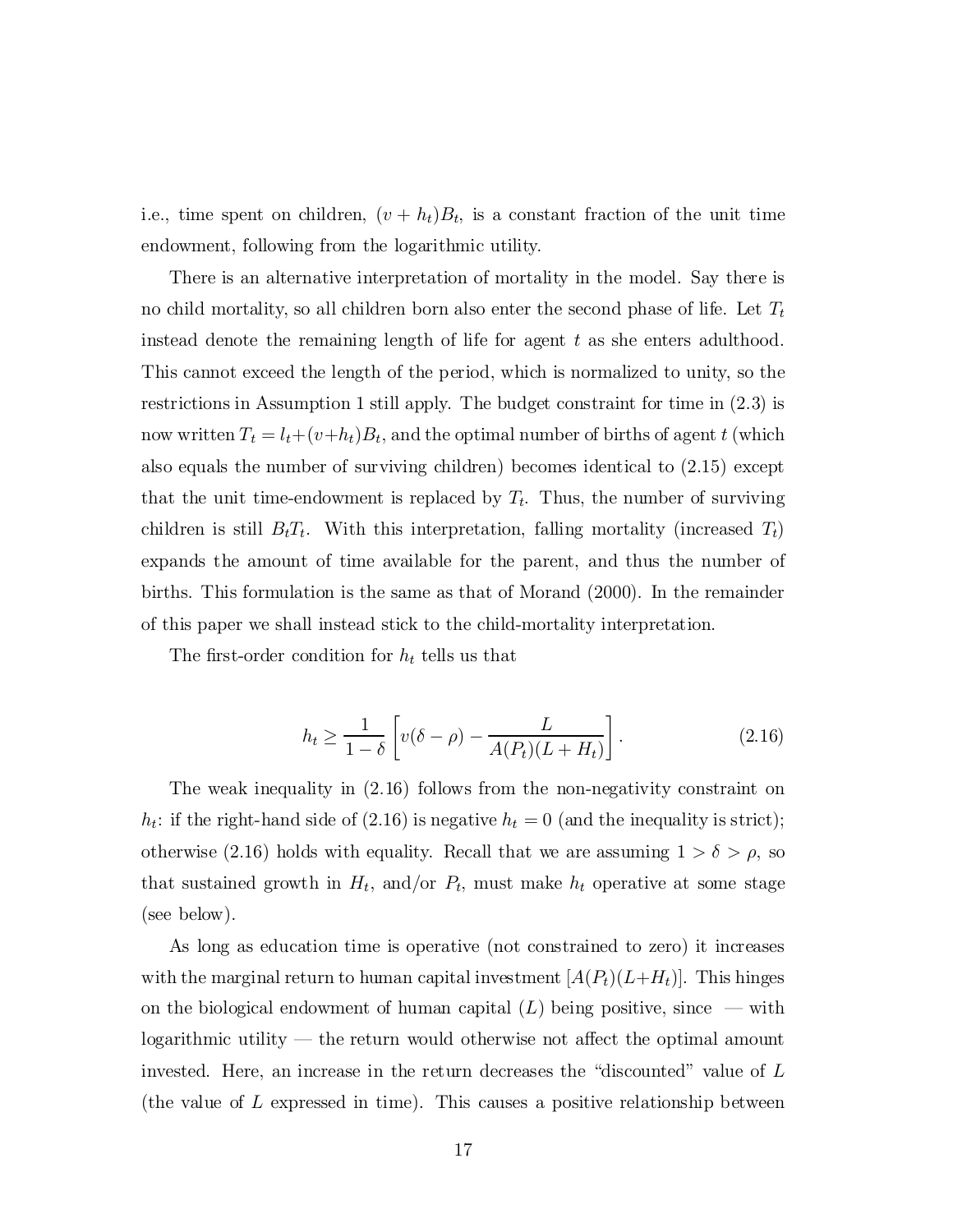the return to education  $[A(P_t)(L + H_t)]$  and optimal education time  $(h_t)$ .

#### 2.5. Dynamics

An important ingredient in our model is the stochastic epidemic shock  $\omega$ , but to understand the mechanisms driving the results it is useful to start by thinking of economies with  $\omega$  being constant over time: either high or low. It turns out that a high- $\omega$  country can be stuck in a Malthusian steady state, whereas a low- $\omega$ country will follow a path leading to an industrial revolution. Once we have seen that, we can start to think about the dynamics of an economy which randomly switches between  $\omega$  being high and low. This is examined in Section 2.8.

In period t,  $P_t$  adult individuals each have  $B_tT_t$  surviving children who become adults in the next period. Thus  $P_t$  evolves dynamically according to

$$
P_{t+1} = P_t B_t T_t. \tag{2.17}
$$

We distinguish between two situations: one where education time is constrained to zero  $(h_t = 0)$ , and one where it is operative  $(h_t > 0)$ . The first case prevails during the Malthusian, and (as the dynamics evolve) Post-Malthusian Regimes; the second during the Modern Growth Regime. From (2.16) we see that  $h_t > 0$  if

$$
A(P_t)(L+H_t) > \frac{L}{v(\delta - \rho)},
$$
\n(2.18)

and  $h_t = 0$  otherwise. In Figures 2.1 and 2.2 the non-negativity constraint on  $h_t$ is binding in the area below the dashed curve; above it is not binding. The dashed curve need not be shaped the way we have drawn it, but its slope is negative.

# 2.6. The dynamic system when  $h_t = 0$

Consider first the case where education time is constrained to zero. Setting  $h_t = 0$ in the human capital production function (2.10), we can write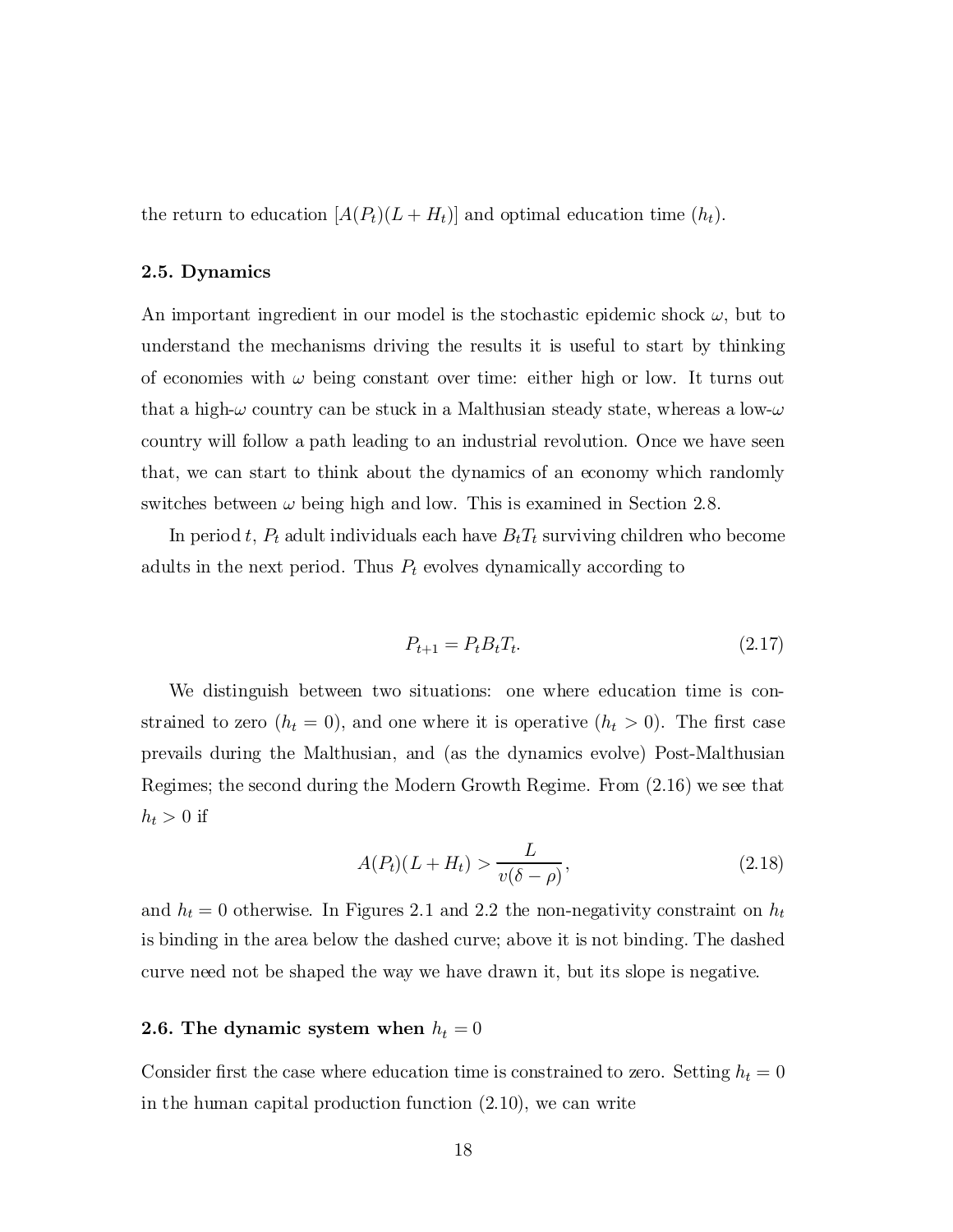$$
H_{t+1} = A(P_t) \left[ L + H_t \right] \rho v. \tag{2.19}
$$

The dynamics of  $P_t$  is given by (2.17):  $P_{t+1} = P_t B_t T_t$ . The birth rate  $B_t$  is given by (2.15), with  $h_t = 0$ . The survival rate  $T_t$  is given by in (2.4). This gives:

$$
P_{t+1} = P_t B_t T_t = P_t \left(\frac{\alpha}{1+\alpha}\right) \frac{T\left(\frac{H_t}{P_t}, \omega\right)}{v}.
$$
\n(2.20)

(Recall again that  $R_t = H_t/P_t$ .) We now have a two-dimensional system of difference equations:  $(2.19)$  and  $(2.20)$ . We analyze it in the phase diagrams in Figures 2.1 and 2.2. In a standard fashion, we begin by deriving the loci along which human capital and population are constant.

# 2.6.1. The  $(\Delta H_t = 0)$ -locus when  $h_t = 0$

Imposing  $H_{t+1} = H_t$  in (2.19) we can write the  $(\Delta H_t = 0)$ -locus as

$$
P_t = A^{-1} \left( \frac{H_t}{\rho v \left[ L + H_t \right]} \right). \tag{2.21}
$$

When  $P_t$  exceeds the right-hand side of (2.21)  $H_t$  is growing over time, and when  $P_t$  is less than the right-hand side of (2.21)  $H_t$  is falling. When  $H_t$  is sufficiently small, it will always grow over time, since  $A(P_t)$  is bounded from below [see (2.13)]. This implies that the  $(\Delta H_t = 0)$ -locus has a horizontal intercept.

Clearly, the  $\Delta H_t = 0$  locus slopes upwards since

$$
\frac{dP_t}{dH_t}\Big|_{\Delta H_t=0} = \frac{L}{\rho v A'(P_t)} \left(\frac{1}{L+H_t}\right)^2 > 0.
$$
\n(2.22)

Figures 2.1 and 2.2 show the  $(\Delta H_t = 0)$ -locus sloping upwards (below the dashed curve, where  $h_t = 0$ , and with a horizontal intercept. (We have drawn it concave, but it need not be.) As shown by the arrows, human capital is growing above the  $(\Delta H_t = 0)$ -locus, and falling below it.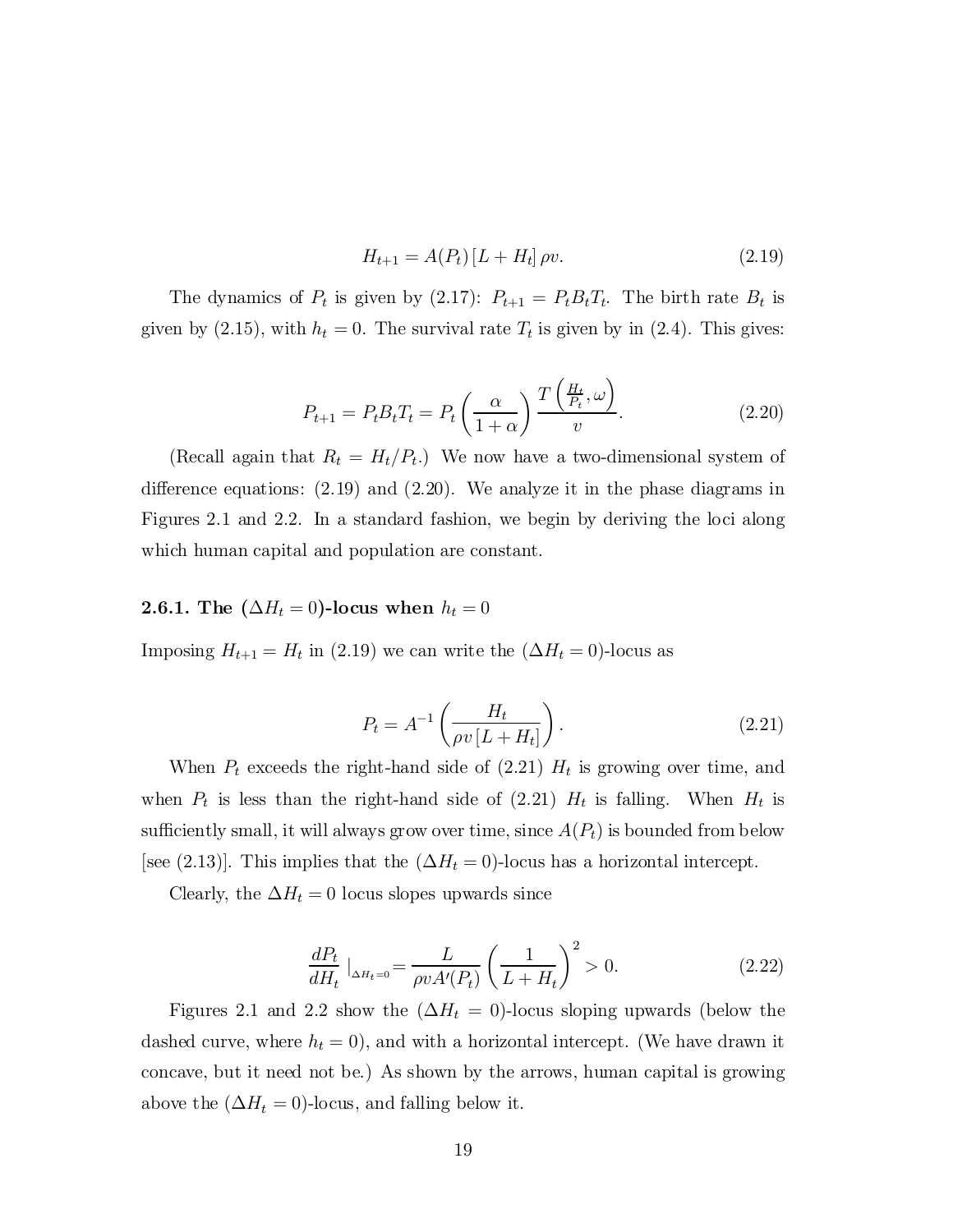

Figure 2.1: Below the dashed line  $h_t = 0$ , and above  $h_t > 0$ . This diagram illustrates the case when  $\omega$  is high (a severe epidemic shock). There is a locally stable Malthusian steady-state equilibrium (point  $M$ ), as well as a path which eventually leads to an industrial revolution when the  $(h_t = 0)$ -locus is intersected.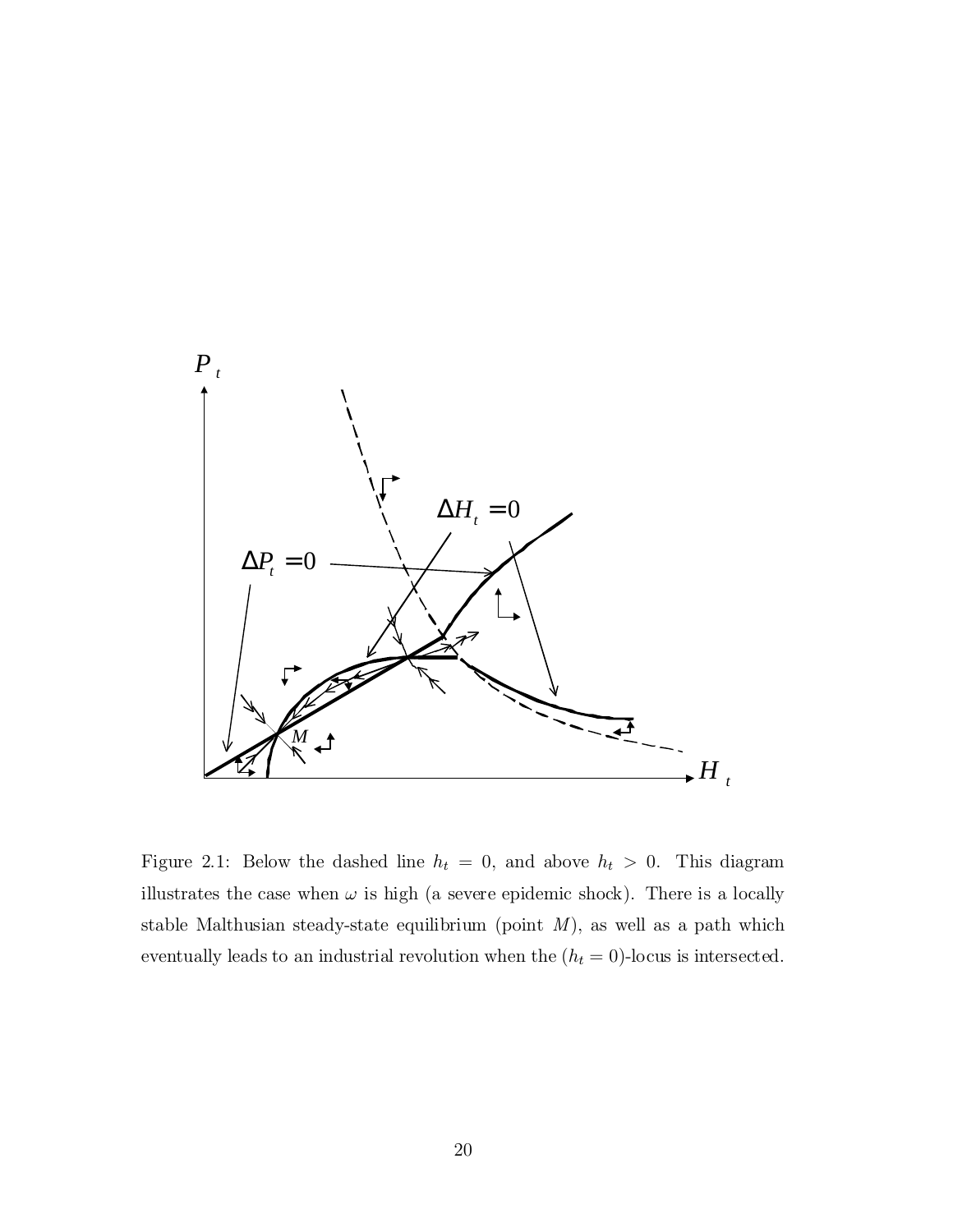

Figure 2.2: Below the dashed line  $h_t = 0$ , and above  $h_t > 0$ . This diagram illustrates the case when  $\omega$  is low (no, or small, epidemic shock). The economy will always follow a path which intersects the  $(h_t = 0)$ -locus at some stage, leading to an industrial revolution.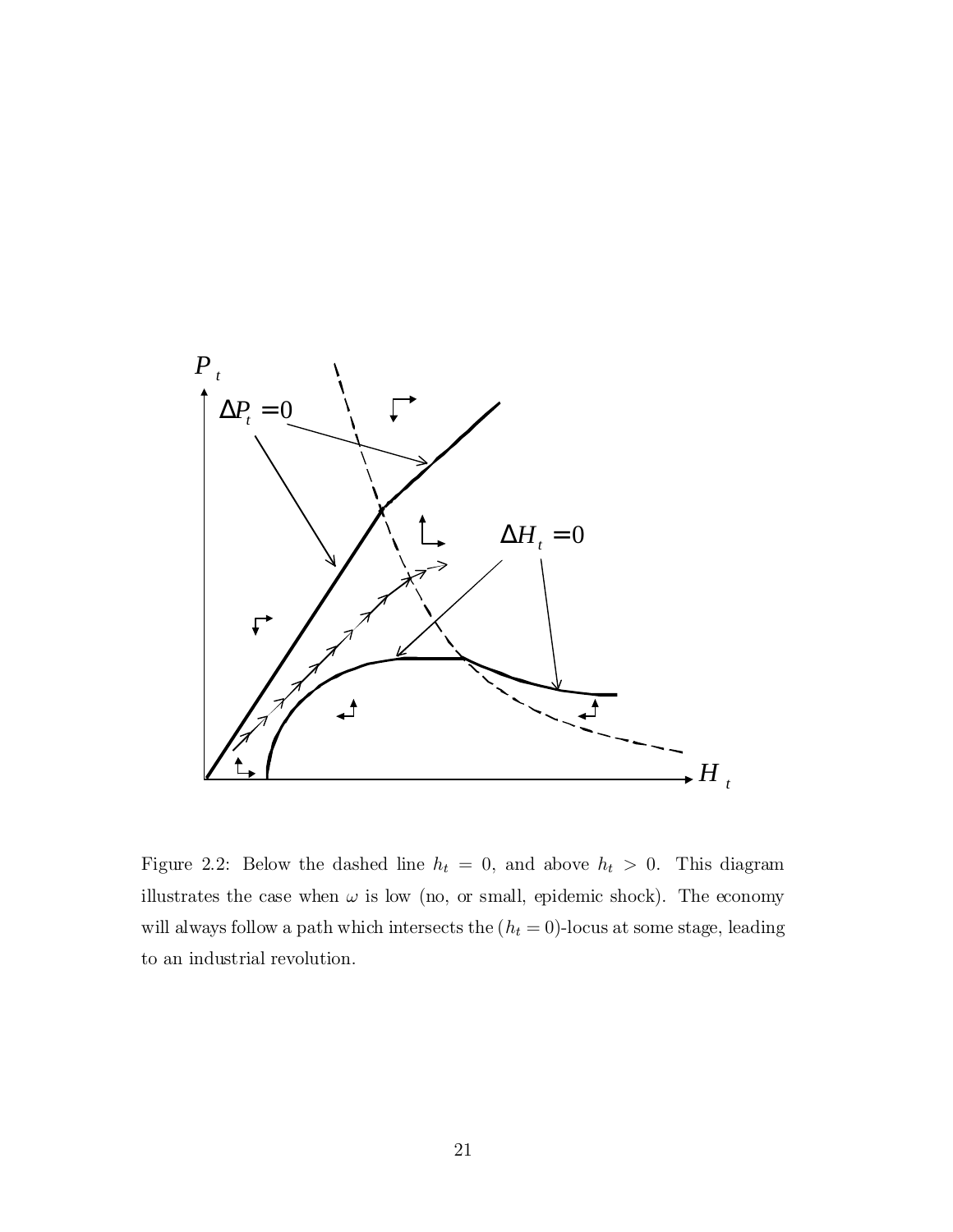# **2.6.2.** The  $(\Delta P_t = 0)$ -locus when  $h_t = 0$

At a given epidemic shock  $\omega$ , (2.20) tells us that the population is constant when the ratio  $R_t = H_t/P_t$  is such that  $\left[\alpha/(1+\alpha)\right] T (R_t,\omega)/v = 1$ . This gives the  $(\Delta P_t = 0)$ -locus as a straight line (below the dashed curve, where  $h_t = 0$ ), as drawn in Figures 2.1 and 2.2. [The linearity of the  $(\Delta P_t = 0)$ -locus comes from our specification of the survival function  $T(R_t, \omega)$ , which depends only on  $R_t = H_t/P_t$ . With a more general form the  $(\Delta P_t = 0)$ -locus would still be sloping upwards.] As shown by the arrows, population grows in the region below the  $(\Delta P_t = 0)$ -locus, and falls above it.

The slope of the  $(\Delta P_t = 0)$ -locus depends on the realized shock  $\omega$ . A high  $\omega$ (a severe epidemic) implies that the ratio of human capital to population must be relatively high for population to be constant, compared to when  $\omega$  is low. Therefore, a high  $\omega$  makes the  $(\Delta P_t = 0)$ -locus flatter. [Since we have  $P_t$  on the vertical axis, the slope equals  $P_t/H_t$ , i.e., the inverse of  $R_t = H_t/P_t$ . Another way of seeing the same thing is to note that a rise in  $\omega$  shrinks the region in which population is growing.

### 2.7. The dynamic system when  $h_t > 0$

Above the dashed curve in Figures 2.1 and 2.2, education time is operative, and the dynamics of the human capital stock is derived from the human capital production function (2.10), substituting for the optimal  $h_t$ , as given by (2.16) holding with equality. After some algebra, this gives

$$
H_{t+1} = \frac{v\delta(1-\rho)A(P_t)[L+H_t]-L}{1-\delta}.
$$
\n(2.23)

Similarly, after substituting the expression for optimal  $h_t$  in (2.16) into the expressions for the birth rate in (2.15), some algebra tells us that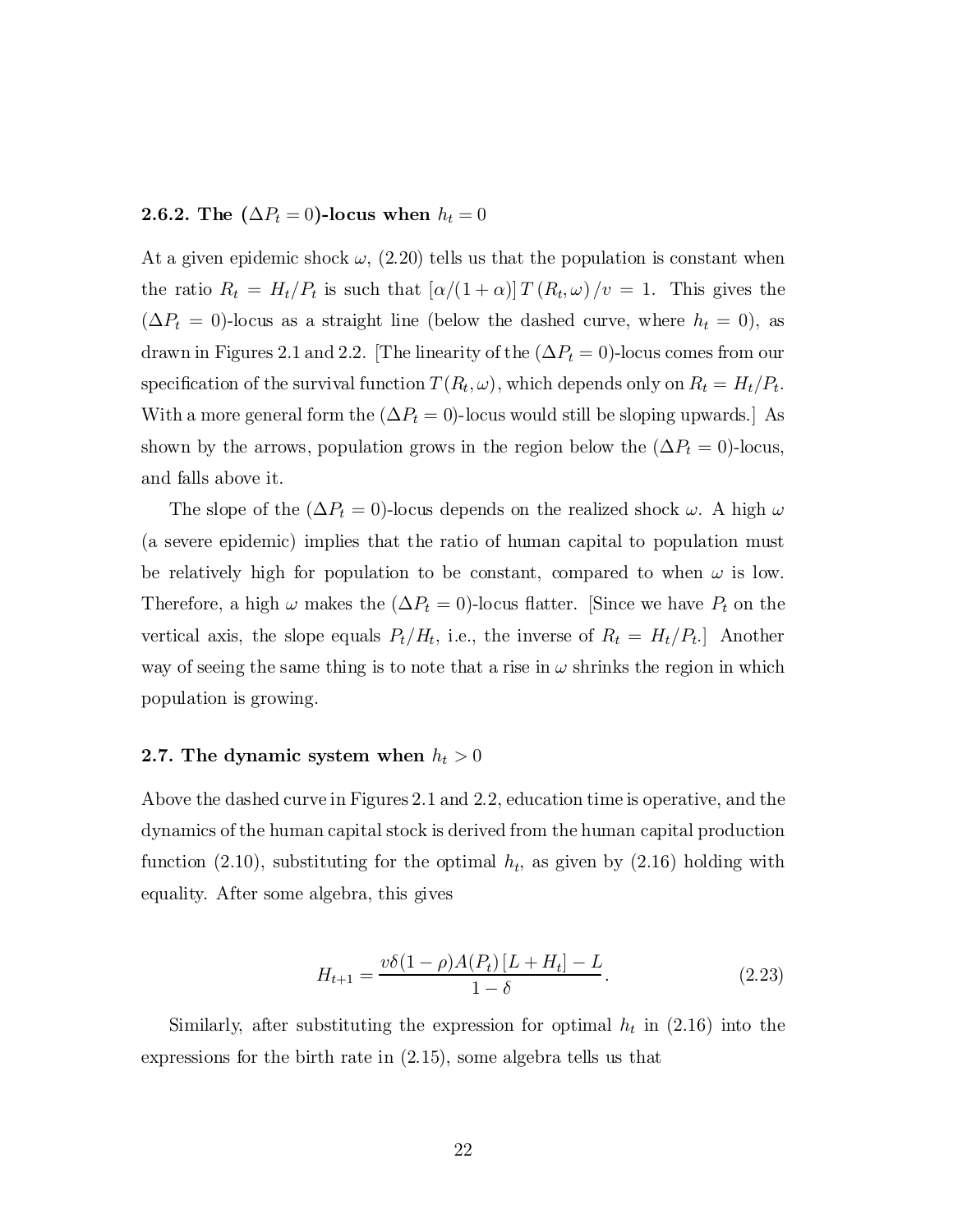$$
B_t = \left(\frac{\alpha}{1+\alpha}\right) \frac{(1-\delta)A(P_t)[L+H_t]}{v(1-\rho)A(P_t)[L+H_t]-L} \equiv B(H_t, P_t). \tag{2.24}
$$

From (2.24) and (2.17) the population dynamics can be written

$$
P_{t+1} = P_t B(H_t, P_t) T(H_t / P_t, \omega), \qquad (2.25)
$$

where  $B(H_t, P_t)$  is defined in (2.24).

We now have a new two-dimensional system of difference equations:  $(2.23)$ and (2.25). To analyze the dynamics, we start by deriving the loci along which  $P_t$  and  $H_t$  are constant.

# 2.7.1. The  $(\Delta H_t = 0)$ -locus when  $h_t > 0$

Setting  $H_{t+1} = H_t$  in (2.23), and solving for  $P_t$ , we can write the ( $\Delta H_t = 0$ )-locus as

$$
P_t = A^{-1} \left\{ \frac{L + (1 - \delta)H_t}{v\delta(1 - \rho)[L + H_t]} \right\}.
$$
 (2.26)

The slope of this locus is negative:

$$
\frac{dP_t}{dH_t}\Big|_{\Delta H_t=0} = \frac{-1}{A'(P_t)} \left(\frac{1}{v\delta(1-\rho)[L+H_t]}\right)^2 \delta^2 v(1-\rho)L < 0, \tag{2.27}
$$

as we have drawn it in the diagrams in Figures 2.1 and 2.2, where we also note that the locus converges to  $A^{-1} \left( \frac{(1-\delta)}{v\delta(1-\epsilon)} \right)$  $v\delta(1-\rho)$ ) as  $H_t$  goes to infinity (which may, or may not, be positive, as we have drawn it). Positions above this locus imply growing levels of human capital, and positions below imply falling levels.

It is easy to verify that the  $(\Delta H_t = 0)$ -locus in the region where  $h_t > 0$ , must coincide with the corresponding locus when  $h_t$  is constrained to zero, at exactly the point where these loci intersect the dashed curve in Figures 2.1 and 2.2. If the unconstrained choice of  $h_t$  equals exactly zero, the economy behaves as if  $h_t \geq 0$ was binding.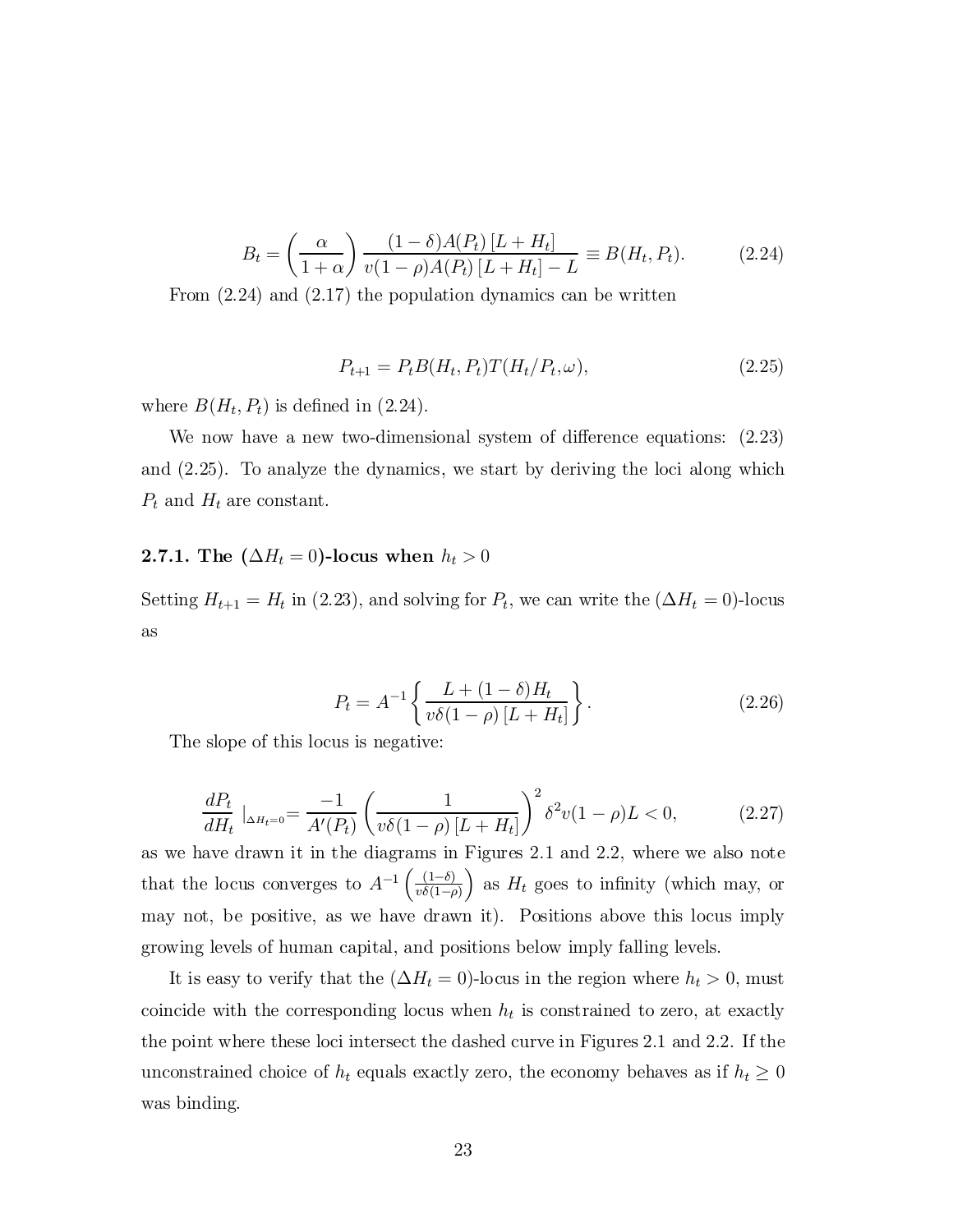# 2.7.2. The  $(\Delta P_t = 0)$ -locus when  $h_t > 0$

From (2.25) we see that population is constant when

$$
B(H_t, P_t)T(H_t/P_t, \omega) = 1.
$$
\n(2.28)

This implicitly defines the  $(\Delta P_t = 0)$ -locus. First note that it must coincide with the corresponding  $(\Delta P_t = 0)$ -locus for the case when  $h_t = 0$  exactly on the dashed line, where the constraint  $h_t \geq 0$  is on the border of being binding. In other respects, the precise shape of the  $(\Delta P_t = 0)$ -locus depends on the form of the functions  $A(P_t)$  and  $T(H_t/P_t, \omega)$ . The way it is drawn in Figures 2.1 and 2.2 is one example.

However, we can say something about how this locus slopes asymptotically. Letting  $H_t$  go to infinity in  $(2.24)$  we get

$$
\lim_{H_t \to \infty} B(H_t, P_t) = \left(\frac{\alpha}{1+\alpha}\right) \frac{1-\delta}{v(1-\rho)} \equiv B^*.
$$
\n(2.29)

Sustained growth in human capital will eventually cause the birth rate to converge to  $B^*$  in (2.29). [Note that  $A(P_t)$  is bounded from below by A in (2.13), so  $A(P_t)[L + H_t]$  will go to infinity if  $H_t$  does.] Another way of deriving  $B^*$  is to let  $H_t$  go to infinity in the expression for education time in (2.16), and then substitute the resulting expression into the expression for the birth rate in (2.15). Asymptotically, the slope of the  $(\Delta P_t = 0)$ -locus is thus defined by the ratio  $P_t/H_t$ which makes  $T(H_t/P_t, \omega) = 1/B^*$ . Since  $T(H_t/P_t, \omega) < 1$ ,  $B^*$  must exceed one for there to exist some asymptotically constant ratio  $H_t/P_t$  along which  $\Delta P_t = 0$ . We therefore assume:

Assumption 3.  $\left(\frac{\alpha}{1+\alpha}\right)$  $\frac{\alpha}{v(1-\rho)} \equiv B^* \ge 1.$ 

Section 3 discusses the implications of  $B^*$  < 1.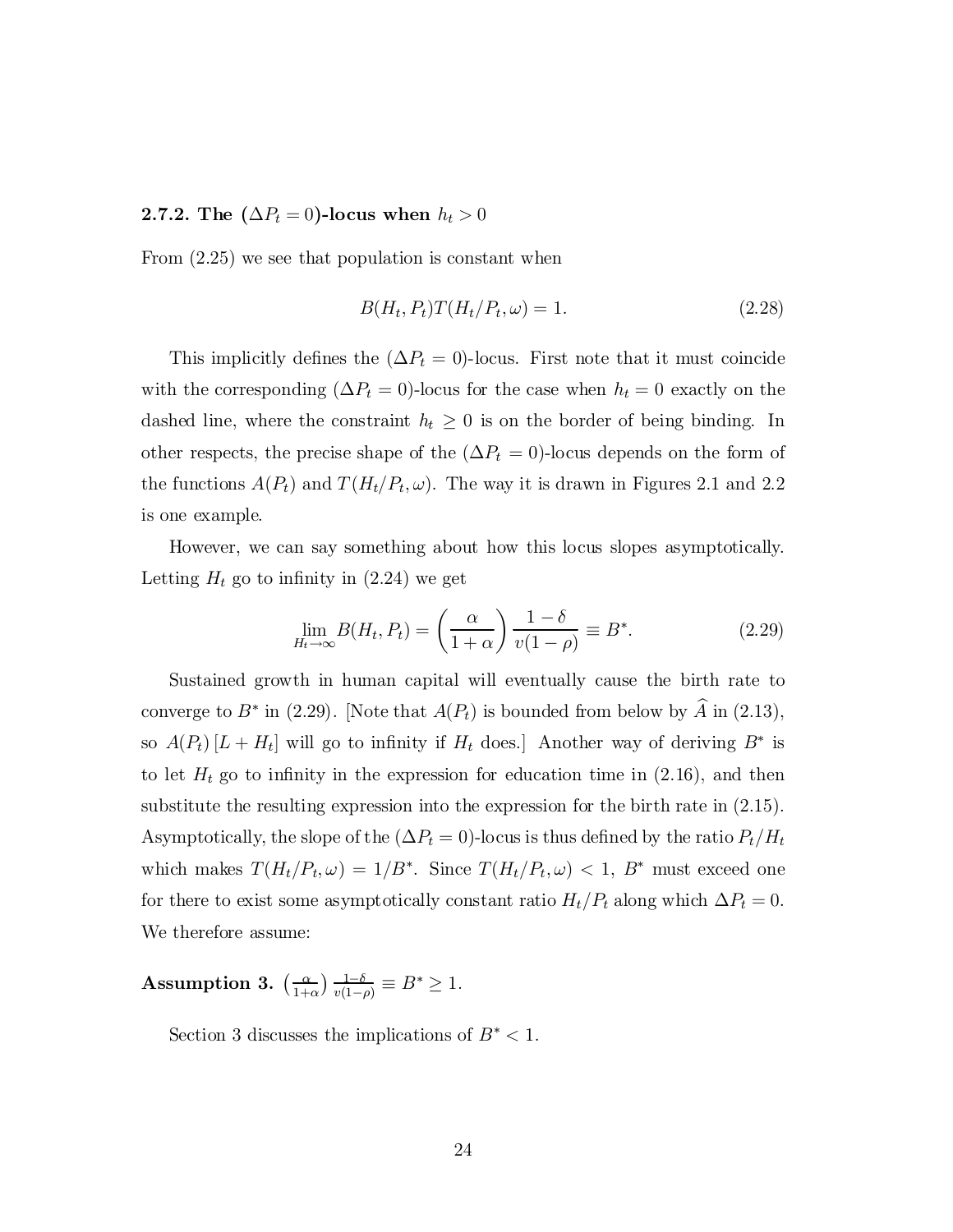#### 2.8. The full transition through the three regimes

To understand the dynamics, we can think of an economy which has a constant level of  $\omega$  over time: either high (constantly hit by severe epidemics), or low (with epidemics virtually absent). Consider first the phase diagram in Figure 2.1. This illustrates the situation of an economy where  $\omega$  is high. In the lower part of the diagram (below the dashed line, where  $h_t = 0$ ), the  $(\Delta P_t = 0)$ locus intersects the  $(\Delta H_t = 0)$ -locus twice. The low intersection, marked M, constitutes a locally stable steady-state equilibrium: if the economy is situated near M it will converge to M (of course, given that  $\omega$  is kept constant). This is a Malthusian equilibrium, in the sense of e.g. Galor and Weil (1999, 2000). The mechanism which equilibrates the economy is the increased mortality effect of a larger population: if population density increases, so that the economy ends up above the  $(\Delta P_t = 0)$ -locus, the mortality rate goes up, and the population is thus reduced until the economy goes back to  $M$ . In Figure 2.1 there is also a path with growing levels of population and human capital. An economy following that path will eventually intersect the dashed line. That is where education time  $(h_t)$  becomes operative, so that human capital starts growing faster and the birth rate falls: the economy experiences an industrial revolution and a demographic transition.

Consider next the case where epidemic shocks are virtually absent  $(\omega \text{ is small}).$ This is illustrated in Figure 2.2. Here the  $(\Delta P_t = 0)$ -locus never intersects the  $(\Delta H_t = 0)$ -locus. There is no Malthusian trap. The only path is the one leading to an industrial revolution.

Now think of an economy which randomly switches between  $\omega$  being high and low. Having long been in a state with frequent epidemics (high  $\omega$ ) the economy is situated somewhere near the Malthusian trap, point M in Figure 2.1. Then  $\omega$  suddenly falls. The  $(\Delta P_t = 0)$ -locus becomes steeper, as in Figure 2.2. This enables population and human capital to start growing. As more human capital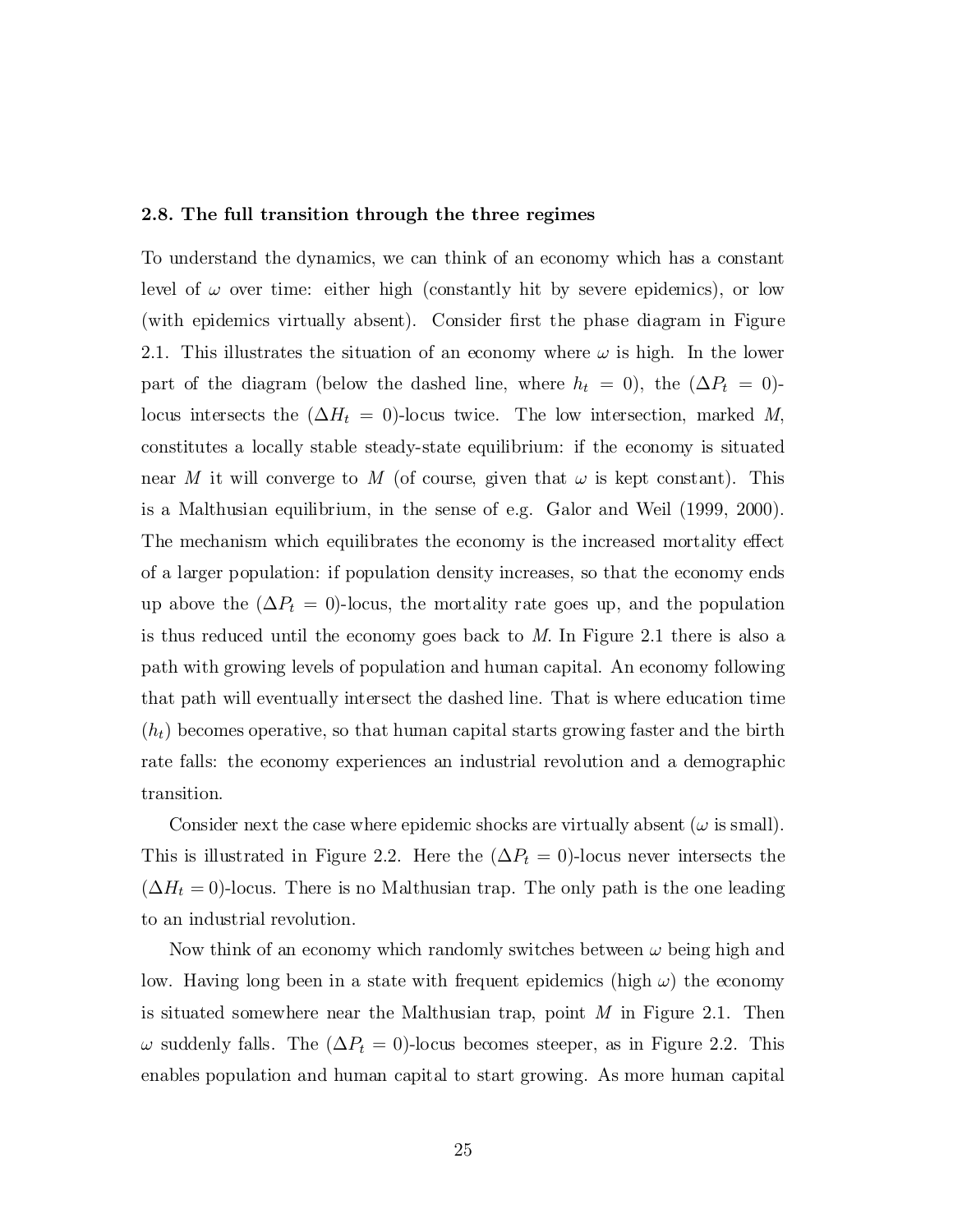builds up mortality falls and population expands. Higher population density raises human capital productivity  $[A(P_t)]$ , and so the cycle feeds back into itself. In the absence of any further epidemics, the economy would be heading safely for an industrial revolution as it intersects the dashed line. But consider what happens if the economy is hit by a new epidemic wave ( $\omega$  rises again). The  $(\Delta P_t = 0)$ -locus then becomes flatter again, as in Figure 2.1.

If the economy has reached a position beyond the threshold saddle path in Figure 2.1 it will not contract back to the Malthusian trap. As it continues to accumulate more human capital it can become safe from even the worst epidemic shocks, as the impact of these shocks falls with the level of human capital. (This hinges upon human capital growing faster than population; see below.) If the economy has not reached a safe position when the new epidemic comes, it will contract back to the Malthusian trap. The mortality increase could be extra severe, due to the higher population density [see (2.7)]. At the same time, the human capital accumulated will help mitigate this effect.

For an industrial revolution (and the associated demographic transition) to take place the economy must be spared from epidemic shocks long enough. This explains how it can be stuck in a Malthusian trap for very long, and then suddenly escape. Once it escapes, it will first experience population and human capital growing simultaneously, as in Figure 2.2 in the area below the dashed line. This is the Post-Malthusian Regime of Galor and Weil (1999, 2000). Note that in the Post-Malthusian Regime population growth comes from falling mortality rates. Birth rates remain unchanged, since education time  $(h_t)$  is constrained to zero  $|see (2.15)|.$ 

When the trajectory intersects the dashed line the economy transits into what Galor and Weil (1999, 2000) call the *Modern Growth Regime*. This is characterized by an increased growth rate of human capital, and a fall in birth rates and population growth rates. Both effects come from education time becoming operative  $(h_t)$  becoming positive). Human capital grows faster because education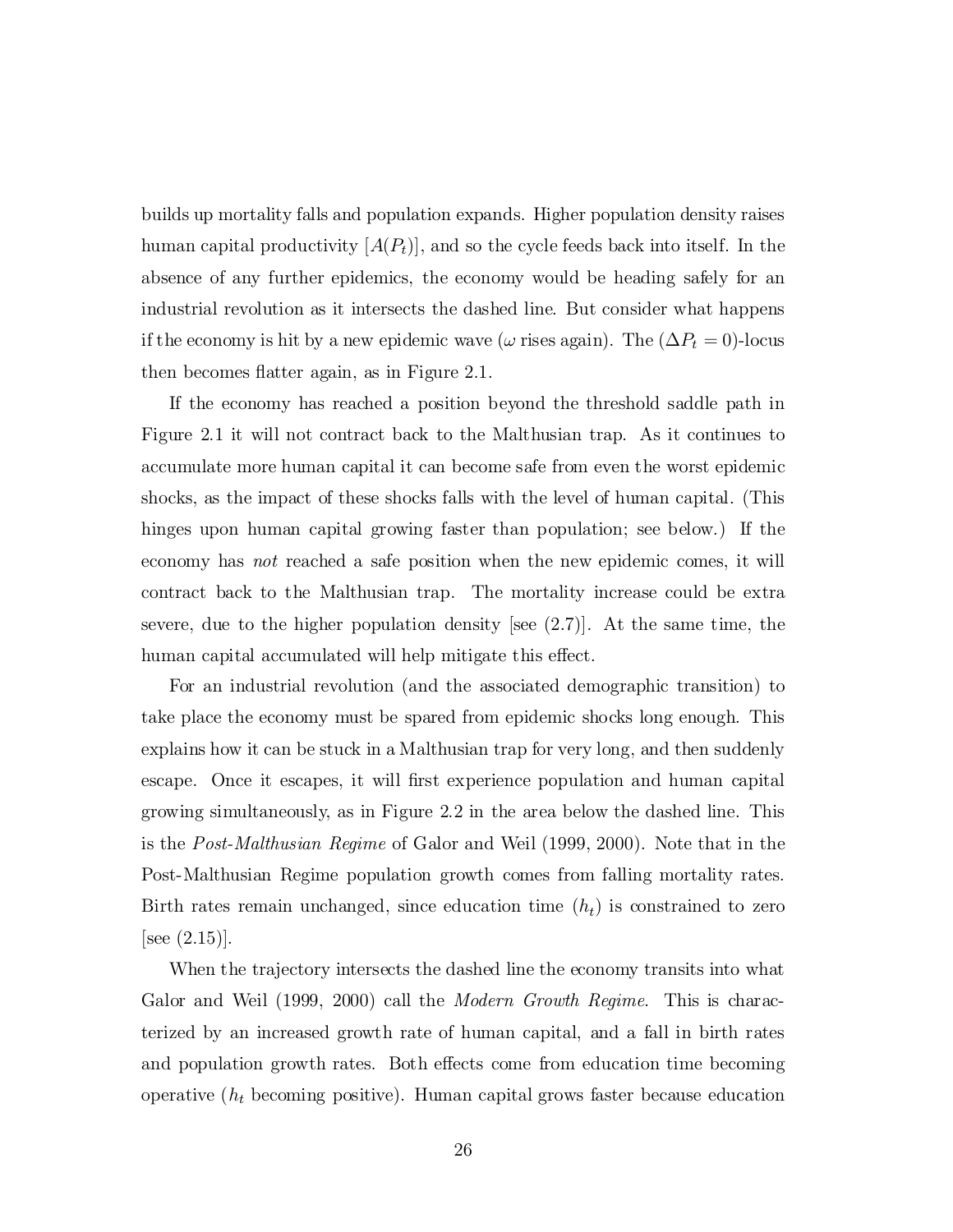is an input in human capital production [see (2.10)]. At the same time, increased education time makes children more expensive, which induces a fall in birth rates  $\left|{\rm see~(2.15)~again}\right|$ . This is a standard quality-quantity switch.

The positive growth effects of education time becoming operative has some empirical support. In Britain education started to increase at the same time as growth rates did. The average years of schooling started to increase with the cohort born around 1800, and was later followed by sharp increases in the proportion of the male population with a university degree, starting with the cohort born in the 1880's. [See Matthew, Feinstein and Odling-Smee (1982, Ch. 4).]

As long as human capital grows at a faster rate than population our model predicts that the impact of the epidemic shocks tend to vanish over time, as  $H_t/P_t$ goes to infinity  $[see (2.8)]$ . This is consistent with data: during the demographic transition, not only the level of death rates fell, but also their volatility. Note that, in our model and probably in the real world too, the distribution of the epidemic shocks is constant over time. Only the way in which the mortality rates respond to the shocks change.

Using the production function for human capital (2.10), and letting population go to infinity in (2.12), the (gross) growth rate of  $H_t$  in the Modern Growth Regime becomes

$$
\gamma_H^* \equiv \frac{\delta v A^*(1-\rho)}{1-\delta}.\tag{2.30}
$$

The growth rate of population is given by  $B(H_t, P_t)T(H_t/P_t, \omega)$  [see (2.25)]. If  $H_t/P_t$  goes to infinity, and the mortality rate  $1 - T(H_t/P_t, \omega)$  goes to zero, the population growth rate will asymptotically become identical the birth rate  $B^*$  in (2.29). Does it actually hold that  $H_t/P_t$  goes to infinity? To make this conjecture true we must assume that  $\gamma_H^* > B^*$ , i.e.,

 $\text{Assumption 4.} \,\, \frac{\delta v A^*(1-\rho)}{1-\delta} > \big(\frac{\alpha}{1+\alpha}\big)$  $\frac{\alpha}{1+\alpha}$ )  $\frac{1-\delta}{v(1-\delta)}$  $\frac{1-\delta}{v(1-\rho)}$ .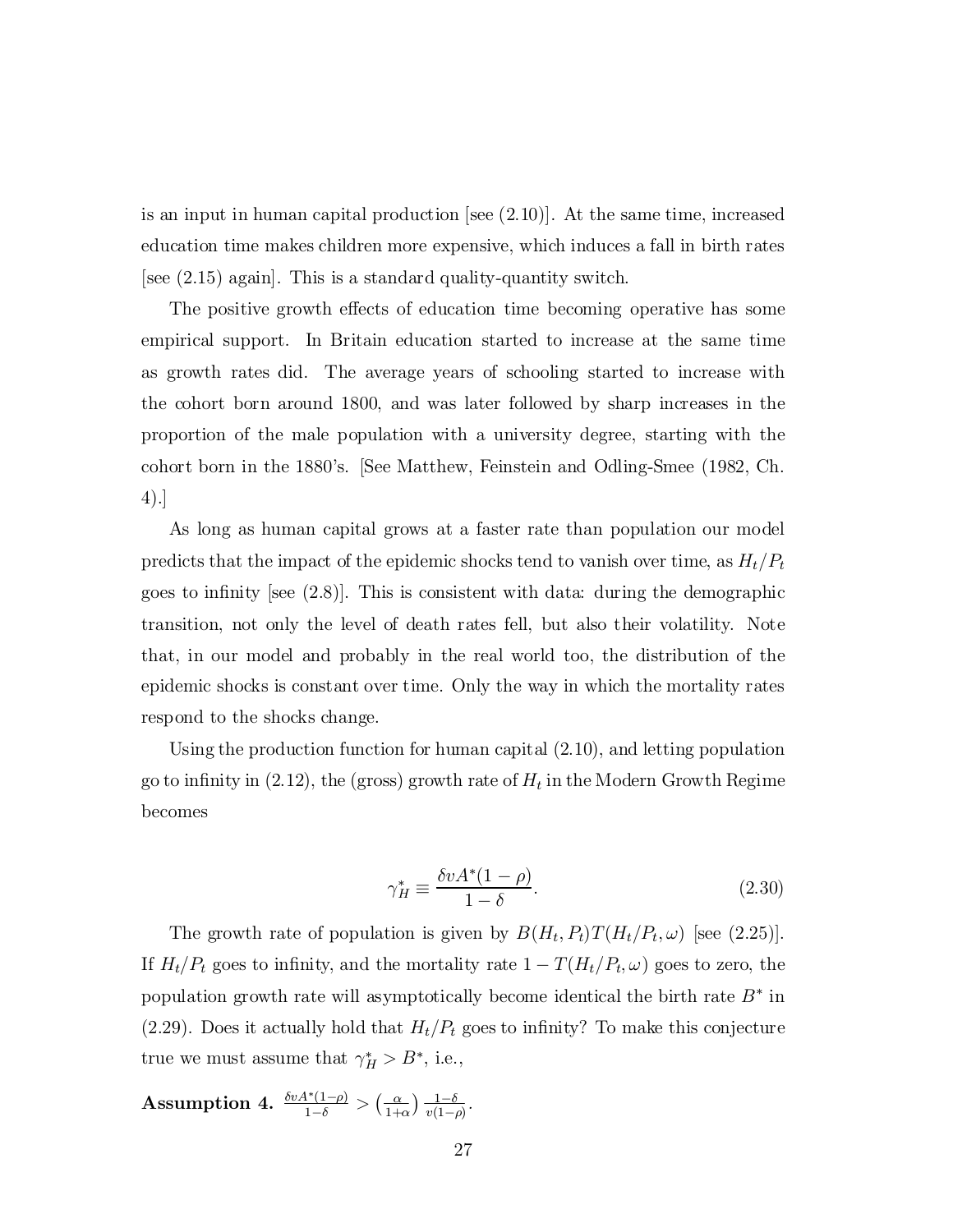Note that Assumptions 3 and 4 together imply that human capital exhibits sustained growth  $(\gamma_H^* > 1)$ .

We need to make sure that all the assumptions we have made so far can hold simultaneously. To do this the next section sets up functional forms for  $T(\cdot)$  and  $A(\cdot)$  that satisfy Assumptions 1 and 2. We then calibrate the growth rates of  $H_t$ and  $P_t$  to realistic levels for modern economies (which also satisfy Assumptions 3 and 4), and simulate the model with epidemic shocks.

# 2.9. Simulations

We let the parametric form for  $A(P_t)$  be

$$
A(P_t) = A^* - \tilde{A} + \tilde{A}\left(\frac{P_t}{\eta + P_t}\right),\tag{2.31}
$$

where  $\eta > 0$  is an exogenous parameter, and  $A^* - A > 0$  corresponds to A in  $(2.13)$ . Clearly,  $(2.31)$  satisfies Assumption 2.

We let the parametric form for  $T(H_t/P_t, \omega)$  be given by

$$
T(H_t/P_t, \omega) = \left(\frac{H_t}{\omega P_t + H_t}\right)^{\sigma}, \qquad (2.32)
$$

where  $\omega > 0$  is the stochastic epidemic shock, uniformly distributed on  $[\underline{\omega}, \overline{\omega}]$ , and  $\sigma > 0$  is an exogenous parameter. Clearly, (2.32) satisfies Assumption 1.

As numerical values we choose those listed in Table 2.1. These are chosen to satisfy all assumptions made so far. A number of further restrictions were imposed to shape the  $(\Delta P_t = 0)$ - and  $(\Delta H_t = 0)$ -loci the way they are drawn in Figures 2.1 and 2.2. The values of  $\omega$  and  $\overline{\omega}$  were chosen to make an escape from the Malthusian trap possible for  $\omega$ , but not for  $\overline{\omega}$ .

We also set the parameter values to give growth rates of output per capita and population in the Modern Growth Regime in the vicinity of what we see in most modern in economies today. Letting each period correspond to 35 years,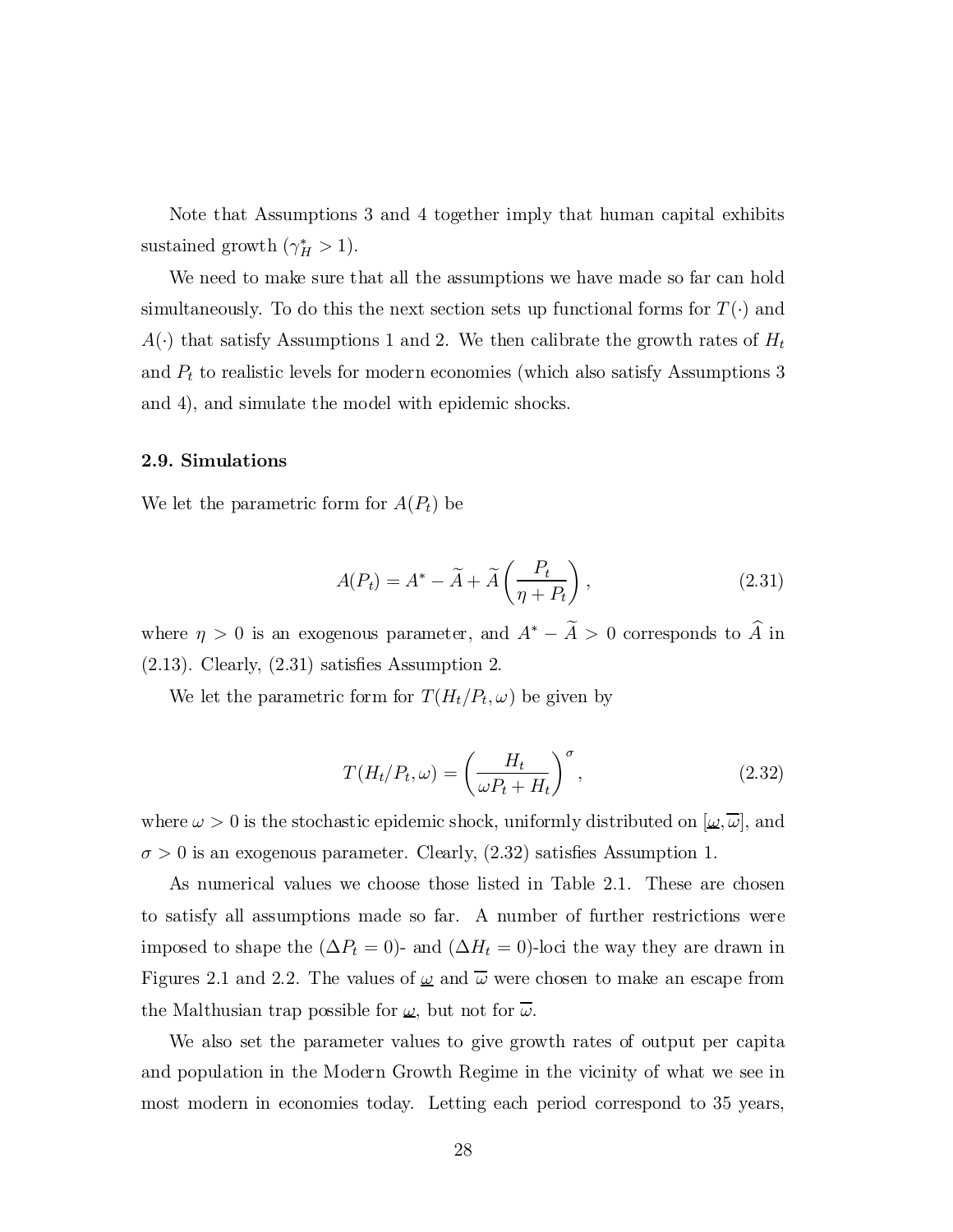|        |        | u      |              |  | ⁄l∗   | $\widetilde{\phantom{m}}$ | $\omega$                        | u | $\sqrt{ }$ |       |
|--------|--------|--------|--------------|--|-------|---------------------------|---------------------------------|---|------------|-------|
| 0.9982 | 0.9987 | 0.0389 | $\mid 0.025$ |  | 82.11 |                           | $44.16 \mid 0.0496 \mid 0.0679$ |   |            | .0000 |

Table 2.1: Parameter values

human capital growth (which can be interpreted as per-capita income growth) is calibrated to 3% per annum. The population growth rate is calibrated to 0.25% per annum. 9

The simulated annual growth rates of human capital and population are shown in Figure 2.3. It replicates the three regimes of Galor and Weil (1999, 2000). The first 120-130 generations experience low growth rates of both population and human capital, with the population growth rate being very volatile. This is the Malthusian Regime. Then both population and human capital simultaneously start growing faster. Population growth also starts becoming less volatile. This is the Post-Malthusian Regime. Then the economy enters its final phase, the Modern Growth Regime: population growth drops to 0.25%, and human capital growth spurts to 3% (as we have calibrated them). As seen, this happens simultaneously with an increase in education time  $(h_t)$ .

Figure 2.4 shows the timing of the different components of the demographic transition: the annual birth and death rates. <sup>10</sup> First mortality falls, while fertility stays constant; then fertility falls, and mortality stabilizes. The phase where death rates fall below birth rates is associated with the high population growth phase in Figure 2.3. The picture is clearly consistent with the stylized facts about the demographic transition described by e.g. Livi-Bacci (1997, Ch. 4).

One striking feature is the simultaneous fall in the volatility of mortality. This

<sup>9</sup>Using the numerical values in Table 2.1 and the expression for human-capital growth in the Modern Growth Regime in  $(2.30)$  gives (approximately)  $(1.03)^{35}$ , and similarly for the population growth rate.

<sup>&</sup>lt;sup>10</sup>The annual death rate is computed as  $1 - T_t^{1/35}$  (i.e., one minus the annual survival rate), and the annual birth rate as  $B_t^{1/35} - 1$ .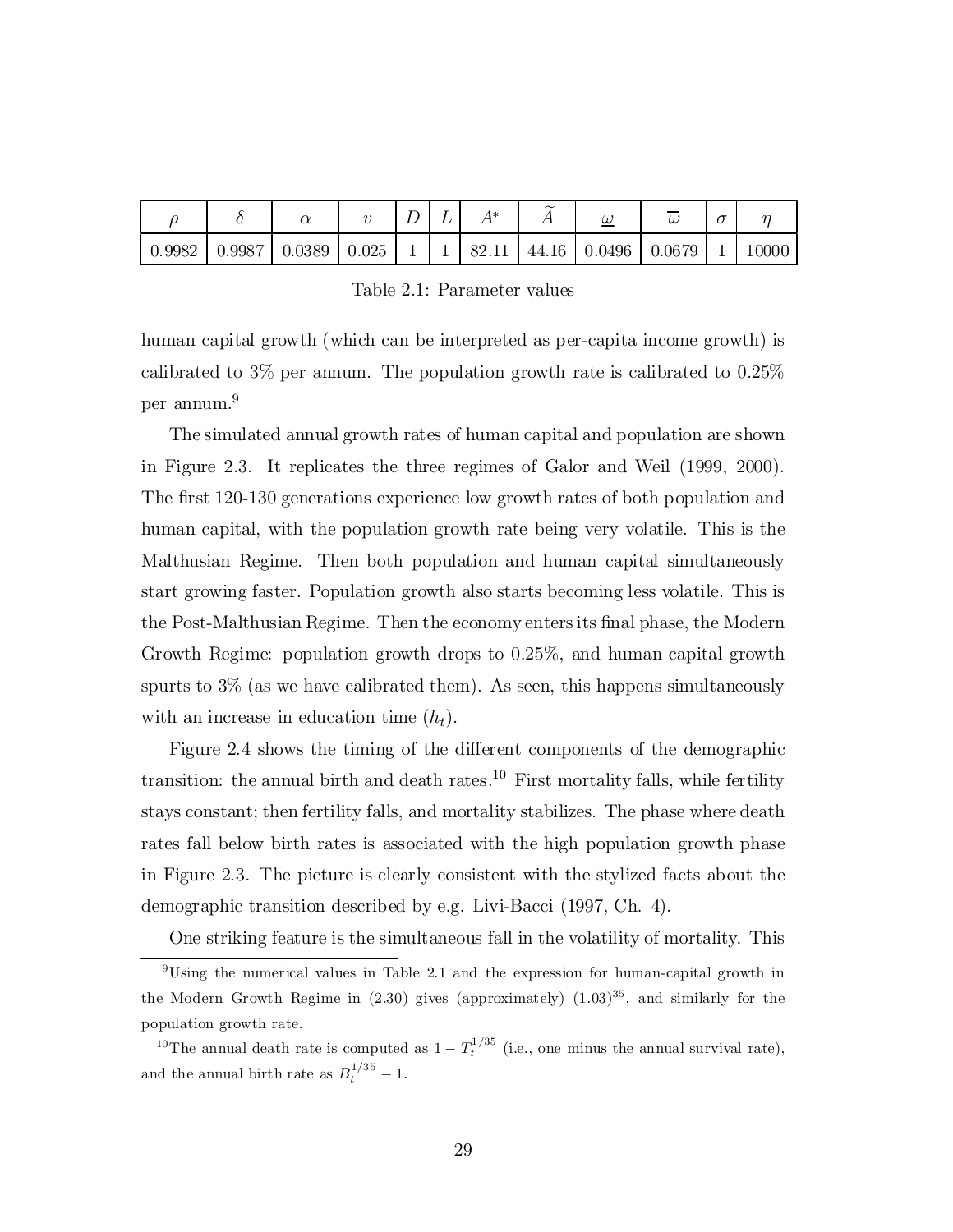

Figure 2.3: The three regimes simulated.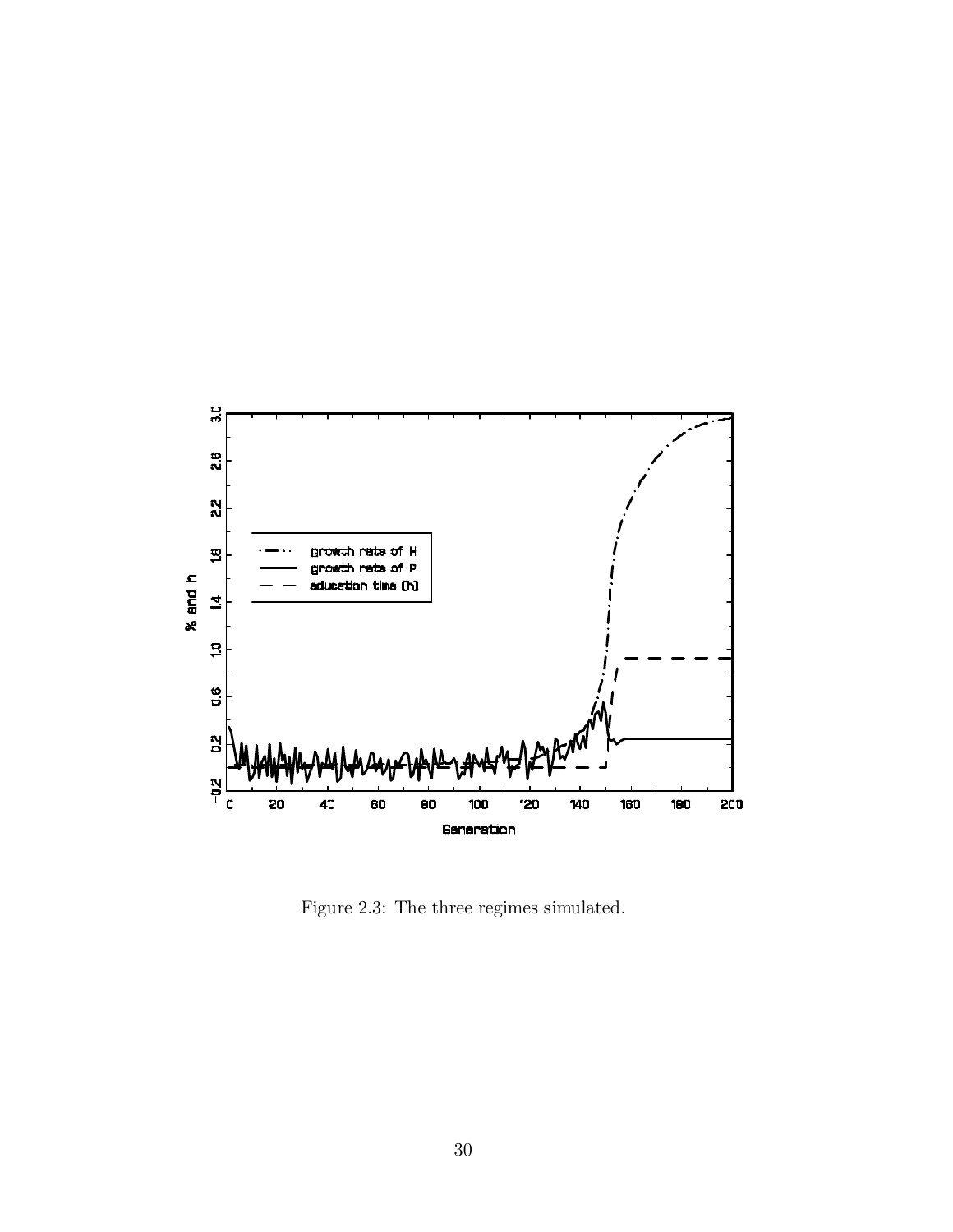

Figure 2.4: Simulated birth and death rates.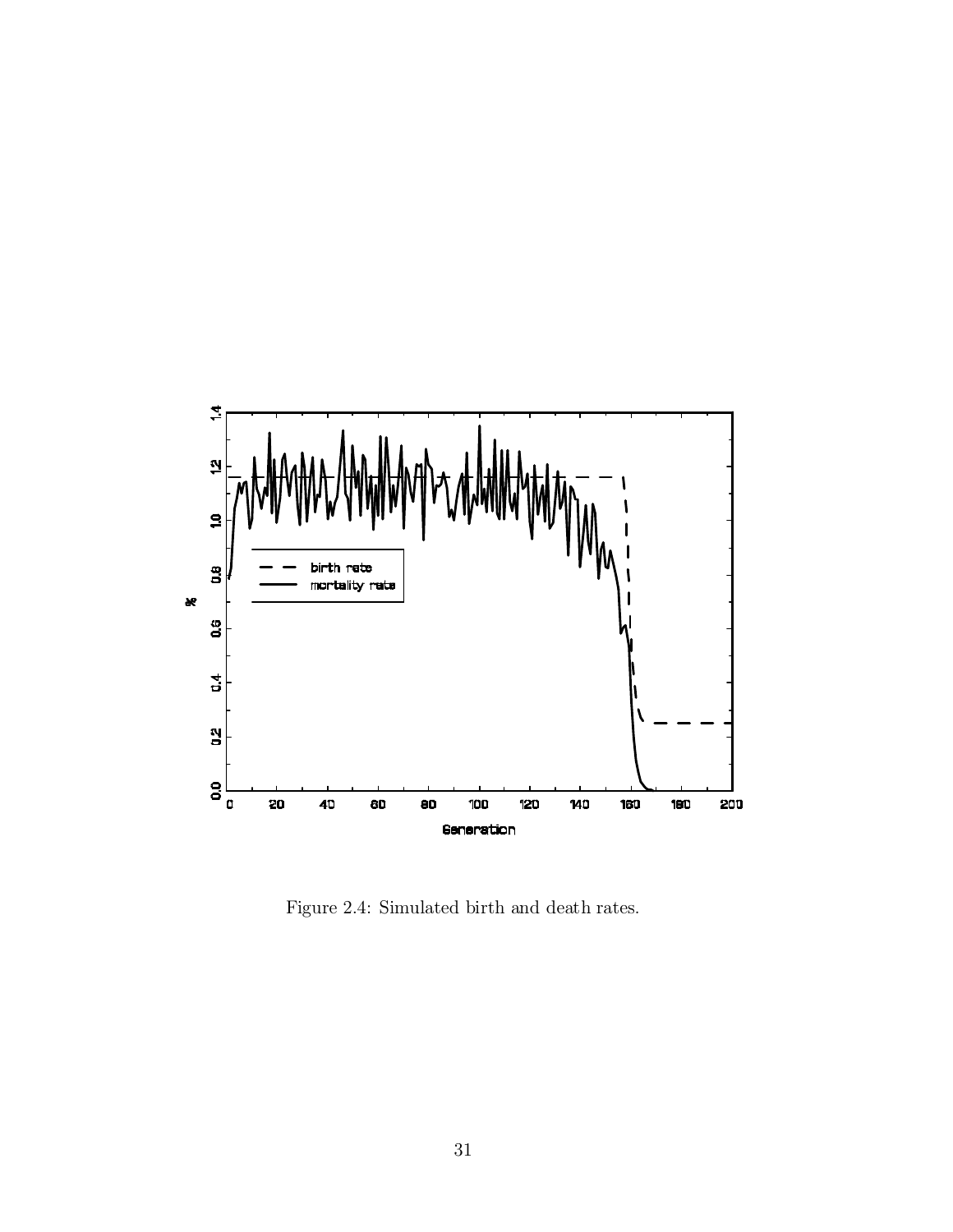is what we see in the data for e.g. Sweden, as shown in Figure  $1.1^{11}$  It also holds for 18th-century continental Europe, where death rates increased dramatically in periods of epidemics and famines. Towards the second half of the 18th century, as the industrial revolution took place, the mortality peaks flattened out. For a further discussion of these facts, see Livi-Bacci (1997, p. 118), Maddison (1982, pp. 50-52), and Easterlin (1996, pp. 7-9).

The levels of the birth and death rates are considerably lowerin oursimulation, compared to the Swedish figures in Figure 1.1. However, the data in Figure 1.1 refer to the total number of births and deaths, divided by total population. The death rates for children aged between 5 and 15 were much lower, around  $0.6$ — 1:3% in the 1750's. Infants and very old people had higher death rates, which is what pulls the numbers up in Figure 1.1. [See Statistics Sweden (1999).] From the view point of our model,  $5-15$  is probably the age group we should look at, since that is when schooling decisions are made.

# 3. Conclusions

According to Galor and Weil (1999, 2000), on its way from stagnation to modern growth, the Western World has passed through three stages: a Malthusian Regime, with almost constant levels of population and per-capita income, and a positive relationship between per-capita income and population growth; a Post-Malthusian Regime, with positive growth rates of both population and per-capita income, and still a positive relationship between per-capita income and population growth; and finally a *Modern Growth Regime*, with even higher growth rates of per-capita income, but lower growth rates of population, and the relationship between percapita income and population growth being negative. Galor and Weil (1999, 2000) call for a model which can explain all three regimes in a unified framework. That

 $11$ However, in contrast to what we see in the Swedish data, the birth rate is flat in our model. See the discussion in Section 3 below.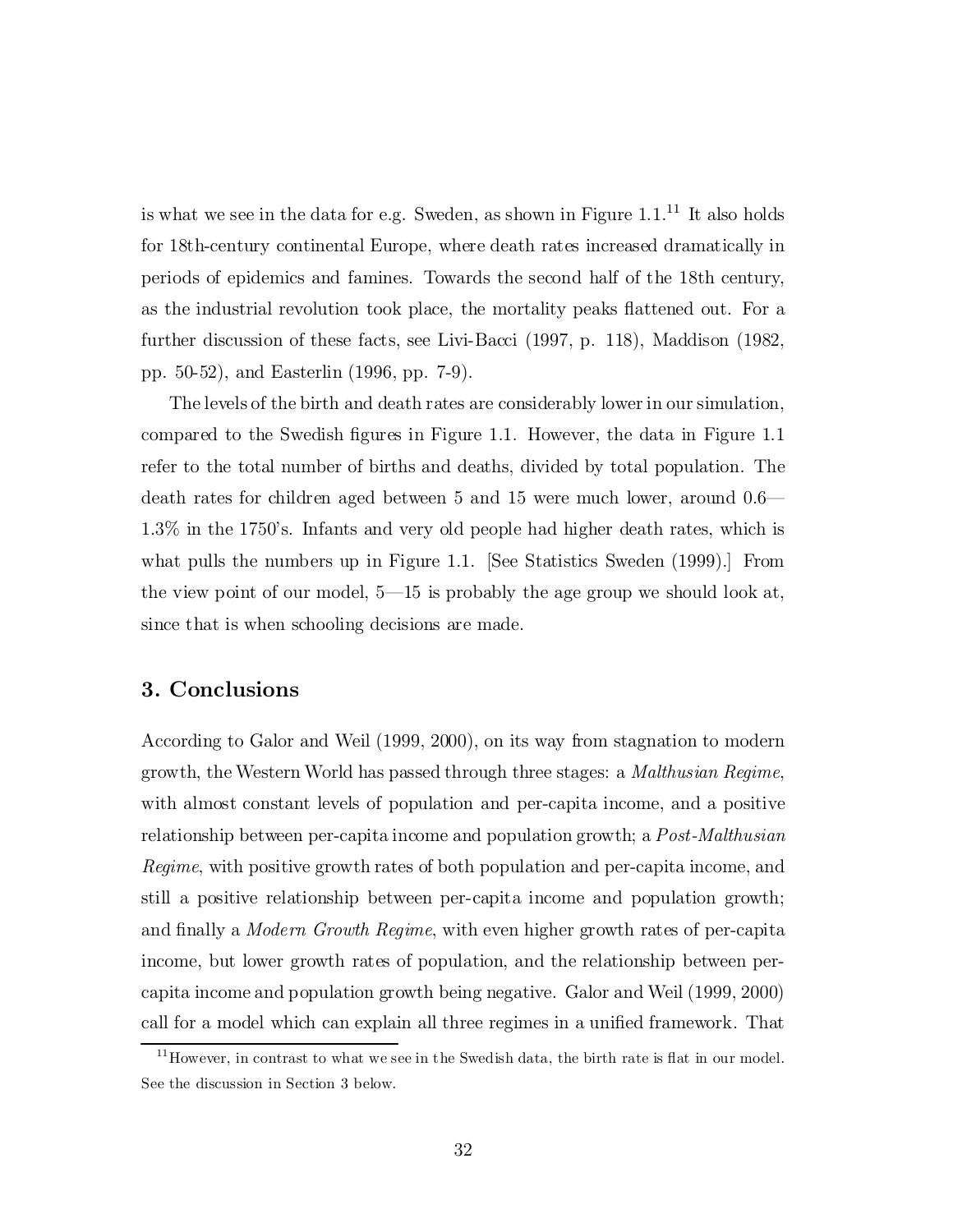is what our model does.

The following assumptions drive our results: we allow advances in medical skills to reduce the impact on mortality of epidemics; we let population density have the opposite effect, i.e. increasing the impact on mortality of epidemic shocks; and we allow population density to have a positive effect on productivity in the human capital sector. We also cite empirical evidence supporting these assumptions.

Our model is capable of generating the transition through all the three regimes endogenously. Through all regimes, the epidemic shocks hit the economy at the same rate. However, with rising human capital the impact of them is mitigated. The results are most easily seen in the simulated example in Figures 2.3 and 2.4. For many generations the economy is stuck in a Malthusian equilibrium with volatile and high death rates. Sooner or later it experiences a phase of relatively mild epidemics, so that mortality declines, enabling population and human capital to simultaneously start growing. This is the Post-Malthusian Regime. Once human capital growth has taken off, the impact of further epidemics dies out. Then at some stage a quality-quantity switch makes parents rear fewer children, and start investing in their children's education. This also triggers faster growth in human capital. The economy enters the Modern Growth Regime.

Let us go back to the questions posed in the beginning of this paper. Is the industrial revolution inevitable? In our model: yes and no. Given that it is *feasible* to escape the Malthusian trap by experiencing sufficiently many periods with sufficiently mild epidemic shocks, the economy must escape at some stage. It is just a matter of time and luck; the right conditions will arrive in finite time. The industrial revolution is in that sense inevitable (as is the Post-Malthusian Regime preceding it). However, when simulating the model, we find that it can take very many generations to get a growth take-off  $-$  even when we choose parameter values that make this theoretically certain at some stage.

So why did the industrial revolution start in Europe, and not the Americas or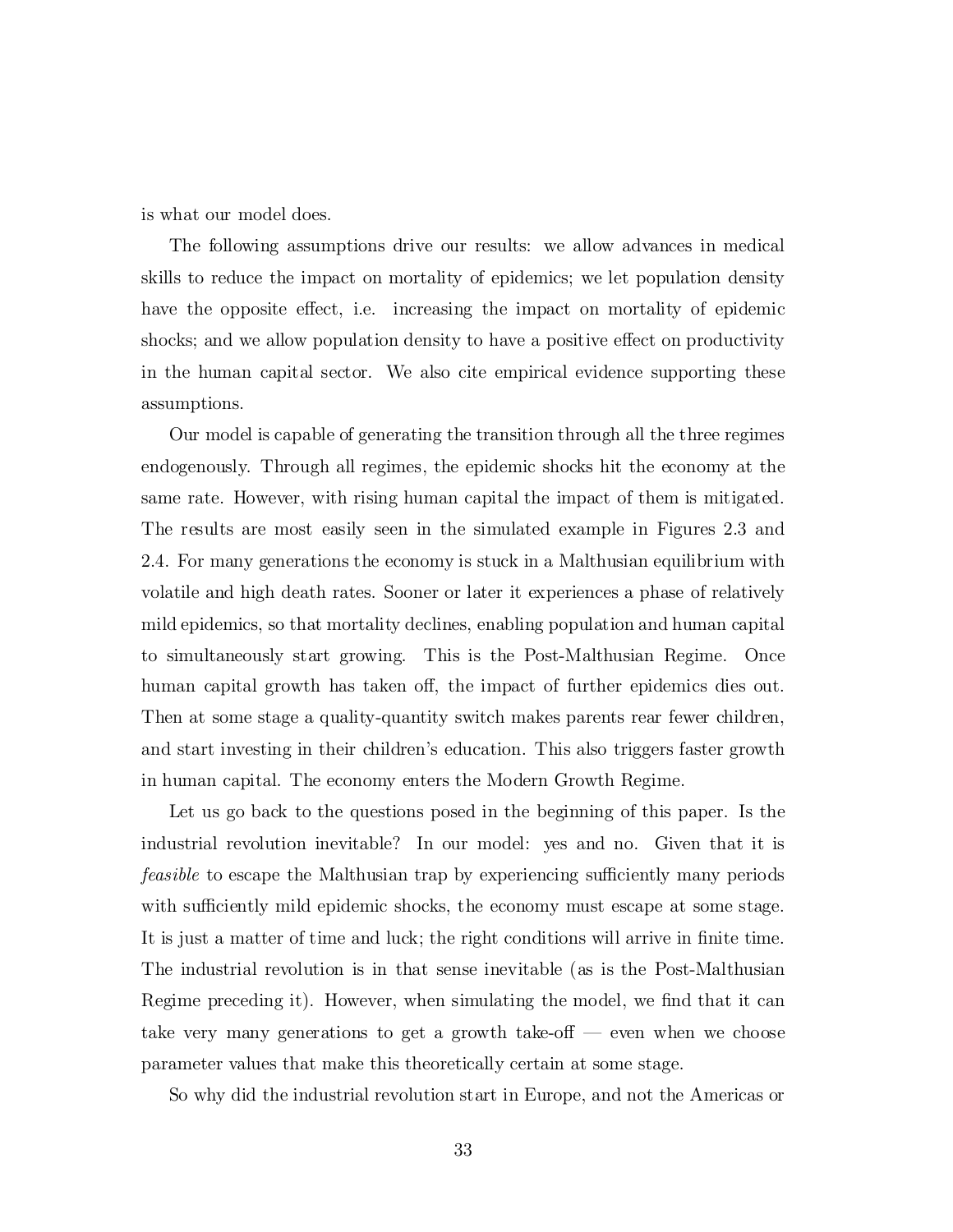Australia? According to Jared Diamond (1999), in his best-seller "Guns, Germs, and Steel," epidemics are indeed part of the answer. [See also McNeill (1976).] When colonizing these lands, Europeans brought with them crowd diseases against which the native inhabitants were less resistant. The reason why Europeans had developed so many more crowd diseases is in part its frequent trade contacts across the Eurasian continent (see below). In comparison, the densely populated areas in the Americas (the Andes, Mesoamerica, and the Mississippi Valley) were not connected at all. But more important, according to Diamond, was the fact that the Americas and Australia had fewer domesticated animals than Europe. It is from such livestock which many deadly microbes have jumped the species barrier onto humans. The low number of domesticated animals in the Americas and Australia is in turn due to a lack of animals suited for domestication. In terms of our model, one could say that the native Americans were originally quite lucky. Thanks to an exogenously smaller endowment of animals to domesticate they were spared from epidemics. Of course, when the Europeans arrived the situation changed, as the natives lacked immunity against the new European diseases. However, had Columbus never set sail in the late 15th century maybe we could have seen an industrial revolution in the Americas.

But why did the industrial revolution not start in China or India? From the point of view of our model we could think of Eurasia as one economy, especially from around 1300, when Eurasian population density was sufficiently high to facilitate contacts and travels across the continent (by land, initiated by the Mongol Empire, and by sea, initiated by the Europeans). This increased the spread of ideas (which can be thought of as the endogenous effect from population density on human capital productivity in our model). However, it also turned the continent into one gigantic germ pool, easing the spread and worsening the impact of epidemics (which can be thought of as the endogenous effect from population density on mortality in our model). The Black Death in Europe 1346-50 is the most well-known example. Still, there were some local epidemiological differences across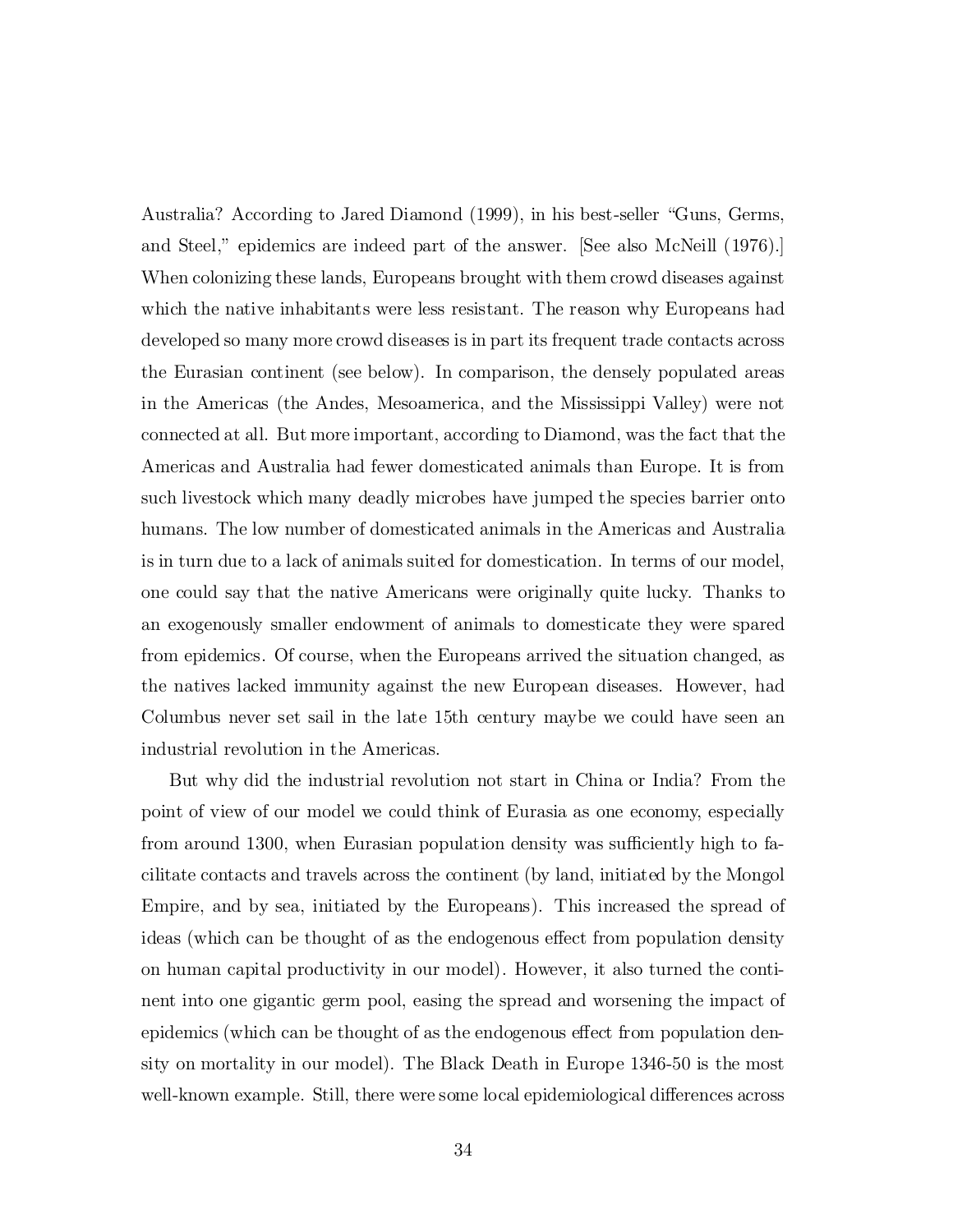Eurasia. India was worse off than China and Europe due to its climate being more suitable for diseases to develop and spread. [See McNeill (1976, pp. 106-107).] This may have made the necessary population and human-capital growth take-off harder to sustain. China did not have a disadvantageous climate, but may simply have been hit by worse shocks. China's population was almost constant throughout the 17th century, associated with a documented increase in epidemics. During the same time period, Europe (in particular Britain) experienced comparatively mild epidemics, and higher population growth. [See McNeill (1976; pp. 228-229 for China and p. 142 for Britain).]

The birth rate in our model is constant (up until the increase in education time), whereas in the data it is volatile (though not as volatile as the mortality rate; see Figure 1.1). One way to extend our model to include birth rate volatility could be to allow for shocks to output (e.g. the parameter  $D$  in our model). These could correspond to famines and bad harvests. One would then also have to specify a consumption goods cost of having children, because with only a time cost and logarithmic utility (as in our present setting) any shock to output would be neutral to birth rates, since the income and substitution effects cancel out. A 10% fall in income means a 10% fall in the time cost of children, and would leave the birth rate unchanged [see (2.15)]. We believe formulating a model which can explain both birth and death rate volatility should be an interesting task for future research.

Assumption 3 ensures that the birth rate asymptotically approaches something positive as human capital grows. With a zero mortality rate a positive birth rate is required for positive sustained population growth. But birth rates are very low in many European countries today, even below replacement levels. What happens if we allow for such low birth rates in our model? In terms of the phase diagrams, it can be seen that if  $B^*$  falls below unity, the  $(\Delta P_t = 0)$ -locus will eventually start sloping downwards and intersect the horizontal axis. This would either lead to population dying out, while an \imaginary" human capital stock still kept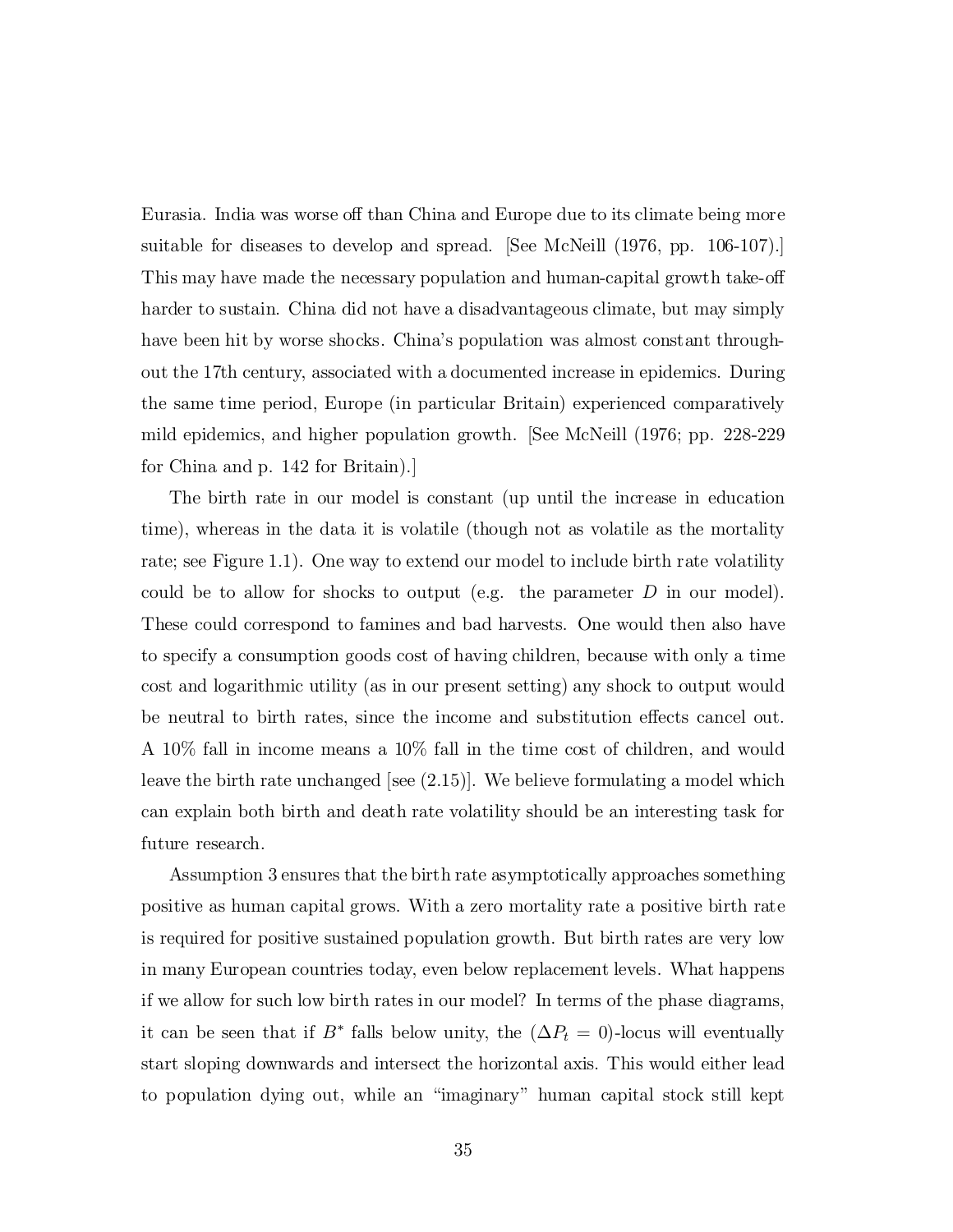growing [recall that human-capital productivity goes to  $\widehat{A}$  when  $P_t$  goes to zero; see (2.13)]; or it would make  $H_t$  and  $P_t$  stabilize at some non-growing levels. The first scenario we should think has no empirical relevance; the second contradicts our belief that the last few century's sustained growth will never die out. We impose Assumption 3 to ensure that none of this happens, and let readers 1000 years from now be the judges of whether, or not, this was a good guess.

# References

- [1] Barro, R.J., and G.S. Becker, 1989, Fertility choice in a model of economic growth, Econometrica 57, 481-501.
- [2] Becker, G.S., and R.J. Barro, A reformulation of the economic theory of fertility, Quarterly Journal of Economics 103, 1-25.
- [3] Becker, G.S., E.L. Glaeser, and K.M. Murphy, 1999, Population and Economic Growth, American Economic Review 89, 145-149.
- [4] Becker, G.S., K.M. Murphy and R. Tamura, 1990, Human capital, fertility, and economic growth, Journal of Political Economy 5, 12-37.
- [5] Diamond, J., 1999, Guns, germs, and steel, W.W. Norton & Company, New York.
- [6] Easterlin, R.A., 1996, Growth triumphant, The University of Michigan Press, Ann Arbor.
- [7] Ehrlich, I. and F.T. Lui, 1991, Intergenerational trade, longevity, and economic growth, Journal of Political Economy 99, 1029-1059.
- [8] Galor, O., and O. Moav, 2000a, From physical to human capital accumulation: inequality and the process of development, manuscript Brown University and Hebrew University.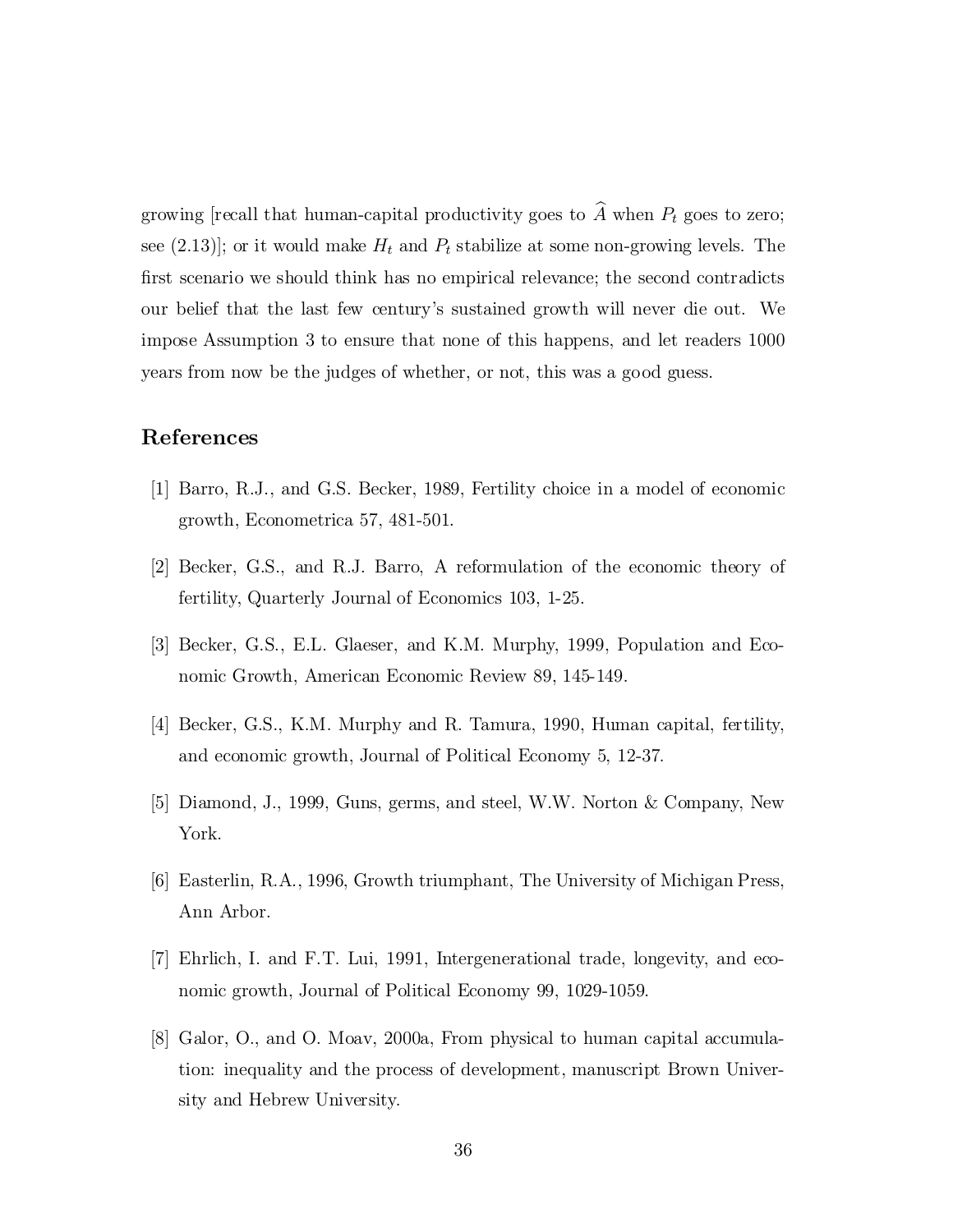- $[9]$  – –, 2000b, Natural selection and the origin of economic growth, manuscript Brown University and Hebrew University.
- [10] Galor, O., and D. Weil, 1999, From Malthusian stagnation to modern growth, American Economic Review 89, 150-154.
- $[11] \ \mathrm{---}$ , 2000, Population, technology, and growth: from the Malthusian regime to the demographic transition and beyond, American Economic Review 90, 806-828.
- [12] Glaeser, E.L., 1999, Learning in cities, Journal of Urban Economics 46, 254- 277.
- [13] Glaeser, E.L., and D.C. Mare, 1994, Cities and skills, Hoover Institution Working Paper E-94-11.
- [14] Hansen, G.D., and E.C. Prescott, 1998, Malthus to Solow, NBER Working paper 6858.
- [15] Haines, M.R., 1995, Disease and health control through the ages, in: J.L Simon (ed.), The state of humanity, Blackwell, Oxford.
- [16] Jaffe, A.B., M. Trajtenberg, and R. Henderson, 1993, Geographic localization of knowledge spillovers as evidences by patent citations, Quarterly Journal of Economics 108, 577-598.
- [17] Johnson, G., 2000, Population, food, and knowledge, American Economic Review 90, 1-14.
- [18] Jones, C., 1999, Was the industrial revolution inevitable? Economic growth over the very long run, manuscript, Stanford University.
- [19] Kalemli-Ozcan, S., 2000a, A stochastic model of mortality, fertility, and human capital investment, manuscript, University of Houston.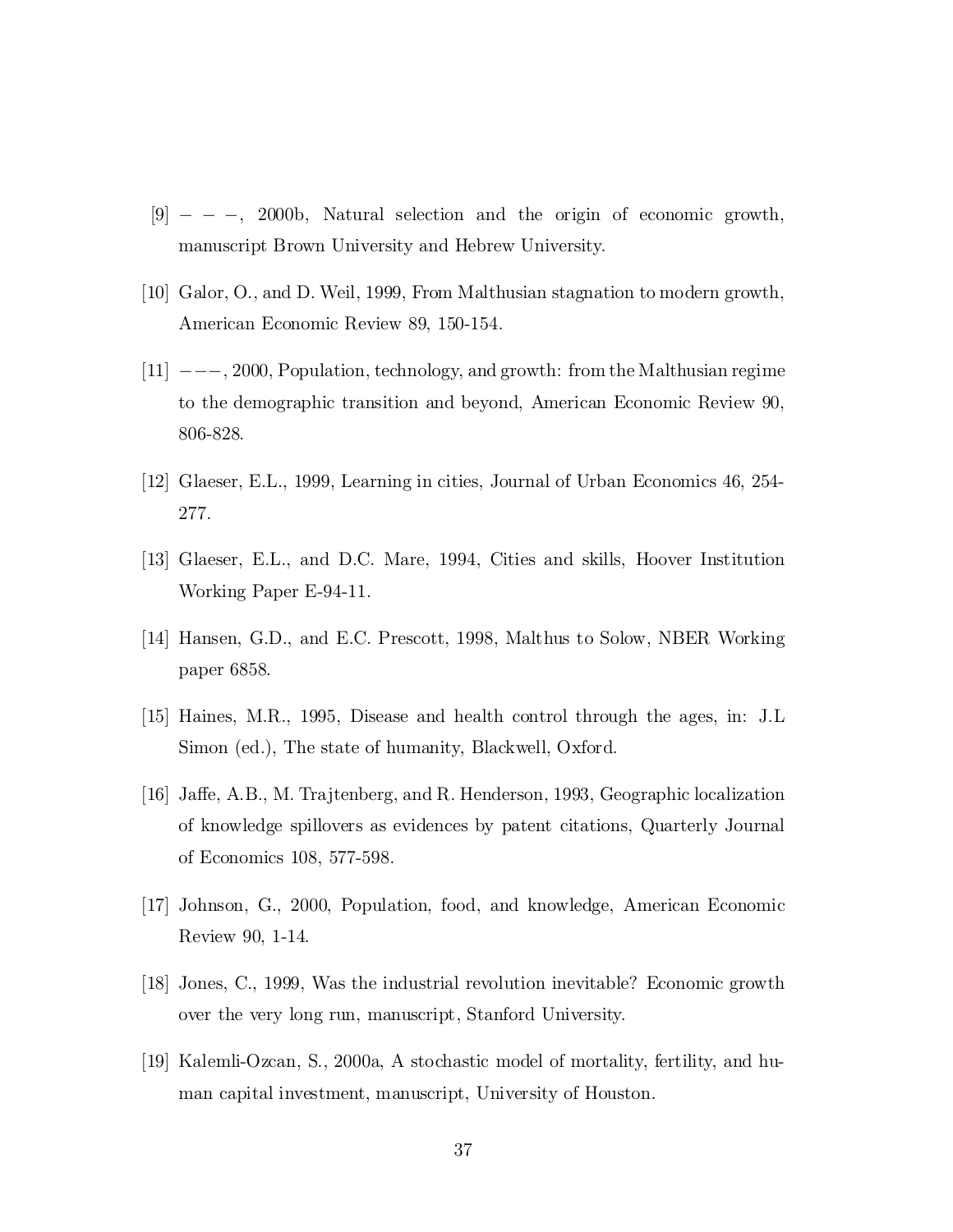- $[20] \,---$ , 2000b, Does mortality decline promote economic growth?, manuscript, University of Houston.
- [21] Kalemli-Ozcan, S., H.E. Ryder, and D.N. Weil, 2000, Mortality decline, human capital investment, and economic growth, Journal of Development Economics 62, 1-23.
- [22] Kremer, M., 1993, Population growth and technological change: one million B.C. to 1990, Quarterly Journal of Economics 108, 681-716.
- [23] Kunitz, S.J., 1983, Speculations on the European mortality decline, Economic History Review 36, 349-364.
- [24] Kuznets, S. 1971, Economic growth of nations: total output and production structure, Belknap Press, Cambridge, Massachusetts.
- $[25]$  Lagerlöf, N.-P., 1997, Endogenous fertility and the old-age security hypothesis: a note, Journal of Public Economics 64, 279-286.
- [26] Livi-Bacci, M., 1997, A concise history of world population, second edition, Blackwell, Oxford.
- [27] Lucas, R.E., 1998, The industrial revolution: past and future, book manuscript prepared for the Kuznets Lectures.
- [28] Maddison, A., 1982, Phases of capitalist development, Oxford University Press, Oxford.
- [29] Matthews, R.C.O., C.H. Feinstein, and J.C. Odling-Smee, 1982, British Economic Growth 1856-1973, Clarendon Press, Oxford.
- [30] McNeill, W.H., 1976, Plagues and peoples, Anchor press, Doublebay.
- [31] Morand, O.F., 2000, Health and the process of economic development, manuscript, University of Connecticut.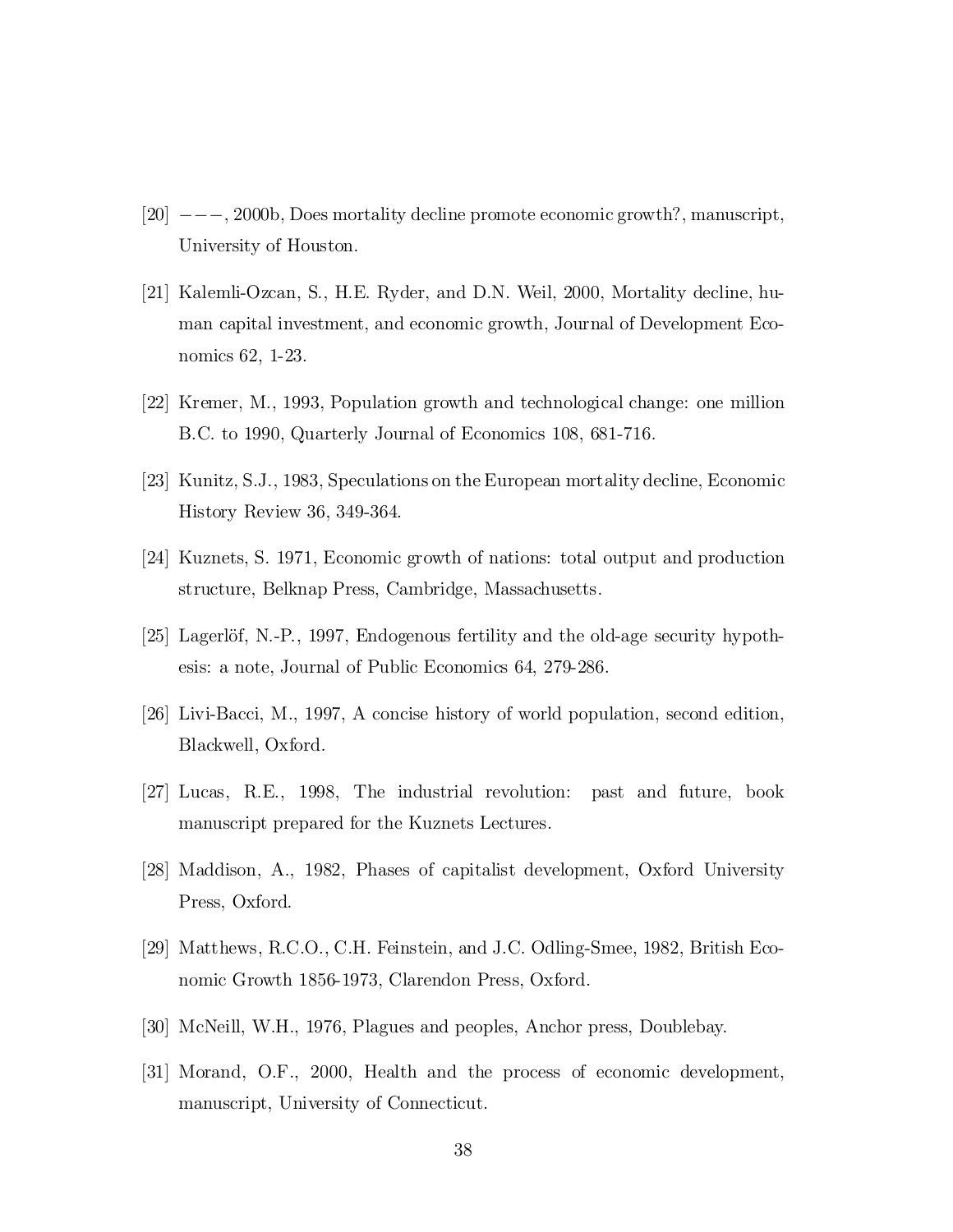- $[32]$   $-$ , 2001, Population, technology, and growth, manuscript, University of Connecticut.
- [33] Nishimura, K. and J. Zhang, 1992, Pay-as-you-go public pensions with endogenous fertility, Journal of Public Economics 48, 239-258.
- [34] Pörtner, C.C., 2001, Children as insurance, Journal of Population Economics 14.
- [35] Pritchett, L. 1997, Divergence, big time, Journal of Economic Perspectives 11, 3-17.
- [36] Statistics Sweden, 1999, Population development in Sweden in a 250-year perspective, Demografiska Rapporter 1999:2.
- [37] Tamura, R., 1996, From decay to growth: a demographic transition to economic growth, Journal of Economic Dynamics and Control 20, 1237-1261.
- $[38]$   $-$ , 2000, Human capital and the switch from agriculture to industry, manuscript, Clemson University.
- $[39] \;---, 2001$ , Human capital and economic development, manuscript, Clemson University.